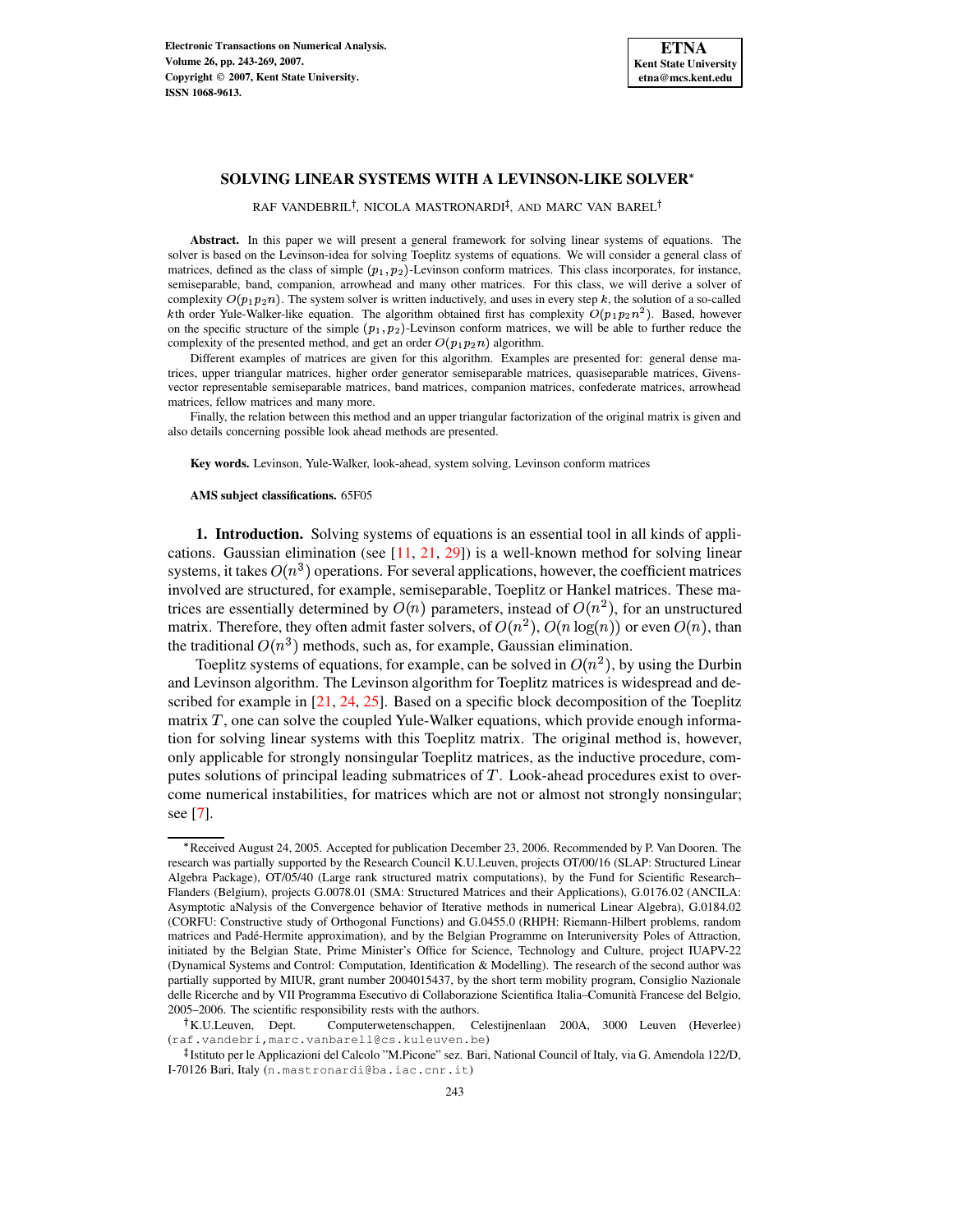A Levinson-like solver for the class of symmetric strongly nonsingular higher order semiseparable plus band, was investigated in [\[27,](#page-26-1) [31\]](#page-26-2). The solution of a system of a  $(p_1, p_2)$ higher order generator representable semiseparable matrix plus an  $(l_1, l_2)$ -band matrix was computed in  $O((p_1 + l_1)(p_2 + l_2)n)$  operations.

The method presented in this paper, is also based on this Levinson algorithm. A class of matrices called  $(p_1, p_2)$ -Levinson conform is defined, which will admit a Levinson-like algorithm. In this paper we focus to a specific subclass, called simple  $(p_1, p_2)$ -Levinson conform. This class is called simple, because we will prove that these matrices, admit a solver of complexity  $O(p_1p_2n)$ , which is in fact linear in time. Matrices, such as Toeplitz or Hankel, are not incorporated in the class of simple  $(p_1, p_2)$ -Levinson conform matrices. However, as shown in the paper, several classes of matrices, do belong to this class, and hence admit an order  $O(p_1 p_2 n)$  solver. For example the matrices considered in [\[27,](#page-26-1) [31\]](#page-26-2), fit in this framework, and are given as an example.

The algorithmic idea is exactly the same as for solving Toeplitz systems via the Levinson algorithm. First  $n$  systems with a special right-hand-side, called the Yule-Walker like equations need to be solved. Based on these solutions, we can then solve the linear system, with an arbitrary right-hand side.

In [\[13,](#page-25-5) [17\]](#page-25-6), the authors investigated a closely related technique for solving systems of equations. The authors restricted themselves to the class of block quasiseparable matrices, which also includes the class of band matrices and semiseparable matrices. The algorithm presented in these manuscripts is based on an efficient computation of the generators of a triangular factorization of the quasiseparable matrix. Using this representation of the factorization, they compute the solution by inverting one upper triangular quasiseparable matrix. The algorithm in these manuscripts can be seen as an analogue of a Schur algorithm for computing the  $LU$ -decomposition of the resulting matrix. As several examples provided in this paper naturally fit in the class of quasiseparable matrices, we investigate more closely, in the example section, the relation between the method in [\[17\]](#page-25-6), and the one presented in this paper. Let us briefly elaborate on the difference. The method in [\[13,](#page-25-5) [17\]](#page-25-6), computes an  $LU$ -factorization via a Schur-type of algorithm. In this manuscript we use a Levinson-type algorithm. The Levinson-type algorithm can be used to compute an  $LU^{-1}$  factorization (this is discussed in more detail in Section [4\)](#page-11-0). But in fact, due to our specific structure we do not need to compute the factors L and U or  $U^{-1}$  explicitly. Computing them causes extra, unnecessary work, and by using the Levinson-like approach there is no need in computing these factors. Due to this significant difference, we will see that we can get a speed up of a factor 2 for the quasiseparable case, and moreover a reduction in complexity from  $O(p_1p_2^2n) + O(p_1^2p_2n)$  to a complexity  $O(p_1p_2n)$  for most of the cases  $(p_1$  and  $p_2$  are matrix dependent values smaller than  $n$ ).

The paper is organized as follows. In Section [2,](#page-2-0) the class of simple  $(p_1, p_2)$ -Levinson conform matrices is defined. In fact this is just based on a special block decomposition of the matrix involved. In Section [3,](#page-3-0) the algorithm for solving simple  $(p_1, p_2)$ -Levinson matrices is presented. First a direct way to solve systems in this manner is given having complexity  $O(p_1 p_2 n^2)$ . It will be shown however how one can further reduce this complexity to come to a method which costs  $O(p_1 p_2 n)$  operations. It is therefore, important to choose the factors  $p_1$  and  $p_2$  as small as possible. In Section [4,](#page-11-0) we investigate the upper triangular factoriza-tion related to this method. In Section [5,](#page-12-0) numerous examples are described. The first three examples are related to semiseparable matrices. In a first case the class of Givens-vector representable semiseparable matrices is considered, secondly the class of quasiseparable matrices and finally the class of higher order generator representable semiseparable matrices are investigated. (These results are already extensions of the ones presented in  $[27, 31]$  $[27, 31]$  $[27, 31]$ .) Next,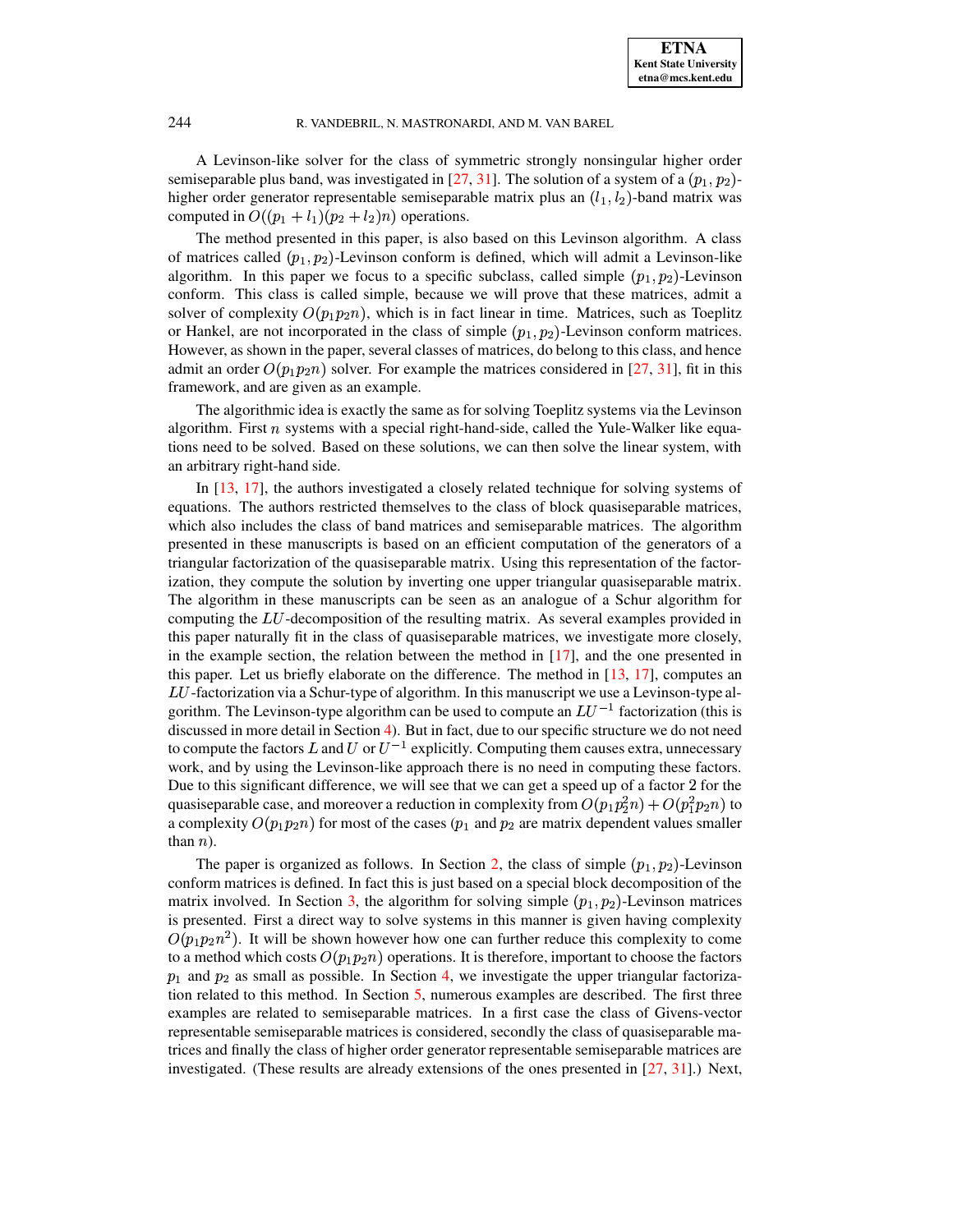# SOLVING LINEAR SYSTEMS WITH A LEVINSON-LIKE SOLVER 245

the class of band matrices and arrowhead matrices are investigated, they are closely related to semiseparable matrices as well: band matrices can be considered as the inverses of semiseparable matrices and an arrowhead matrix is a semiseparable plus diagonal matrix. Examples for matrices having a nonsymmetric structure are given, such as a unitary Hessenberg matrices. Moreover, the class of simple  $(p_1, p_2)$ -Levinson conform matrices is proven to be closed under summation, this means that summations of simple Levinson conform matrices are again simple Levinson conform. Finally, we also prove that upper triangular matrices, dense matrices, companion matrices, comrade matrices as well as fellow matrices are simple Levinson conform and hence admit the proposed solver. We also indicate how to implement the look–ahead version of the algorithm, such that we can omit the strongly nonsingularity condition. The paper closes with conclusions and future research.

<span id="page-2-0"></span>**2. The matrix block decomposition.** In this paper we will develop a Levinson-like solver for structured systems of equations. In order to develop such a solver, our coefficient matrix should admit a specific partitioning of the matrix, making it able to derive the recursive algorithm.

Let us therefore introduce the notion of (simple)  $p_1$ -Levinson and (simple)  $(p_1, p_2)$ -Levinson conform matrices.

<span id="page-2-1"></span>DEFINITION 2.1 ( $p_1$ -Levinson conform matrices). *Given a matrix*  $A = (a_{i,j})$ , for  $i, j =$  $A_1, \ldots, n$ , and denote with  $A_k = (a_{i,j})$ , for  $i, j = 1, \ldots, k$  the upper  $k \times k$  submatrix of <sup>C</sup>*. The matrix* <sup>C</sup> *is said to be* /1 *-Levinson conform if the matrix can be decomposed in the following way:*

*1.* For every  $1 \leq k \leq n-1$ , there is a splitting in blocks of the matrix  $A_{k+1}$  of the *following form:*

$$
A_{k+1} = \left[ \begin{array}{c|c} A_k & E_k R_k \mathbf{c}_{k+1}^T \\ \hline \mathbf{d}_{k+1} S_k^T F_k^T & a_{k+1,k+1} \end{array} \right]
$$

 $where \; \mathbf{c}_{k+1} \; \in \; \mathbb{R}^{1 \times p_1}, \; \mathbf{d}_{k+1} \; \in \; \mathbb{R}^{1 \times p_2}, \; R_k \; \in \; \mathbb{R}^{k \times p_1}, \; F_k, E_k \; \in \; \mathbb{R}^{k \times k}, \; R_k, S_k \; \in \; \mathbb{R}^{k \times q_1}$  $\mathbb{R}^{k \times p_2}$  and  $A_k \in \mathbb{R}^{k \times k}$ .

2. *The following relation for the matrices*  $R_{k+1}$  (with  $1 \leq k \leq n-1$ ) *needs to be satisfied:*

$$
R_{k+1} = \left[\begin{array}{c} R_k P_k \\ \hline \xi_{k+1} \end{array}\right],
$$

3

*where*  $P_k$  *is a matrix of dimension*  $p_1 \times p_1$  *and*  $\xi_{k+1}$  *is a row vector of length*  $p_1$ *. We call the matrix simple*  $p_1$ -Levinson *conform if the matrix*  $E_k$  *equals the identity matrix of order*  $k$  *and the multiplication of a vector with the matrix*  $P_k$  *can be done in linear time* (*i.e. only*  $O(p_1)$  *operations are involved*).

No conditions were placed on the matrix  $S_k$ , if we put similar conditions on  $S_k$  as on the matrix  $R_k$  we call the matrix  $(p_1, p_2)$ -Levinson conform.

<span id="page-2-2"></span>DEFINITION 2.2 ( $(p_1, p_2)$ -Levinson conform matrices). *A matrix A is called*  $(p_1, p_2)$ -*Levinson conform, if the matrix is*  $p_1$ -*Levinson conform, i.e. that Conditions* (1) and (2) *from Definition* [2.1](#page-2-1) are fulfilled and the following condition for the matrices  $S_k$  is satisfied:

*3. The matrices*  $S_{k+1}$  (with  $1 \leq k \leq n-1$ ) can be decomposed as:

$$
S_{k+1} = \left[ \frac{S_k Q_k}{\eta_{k+1}} \right],
$$

where  $Q_k$  is a matrix of dimension  $p_2 \times p_2$  and  $\eta_{k+1}$  is a row vector of length  $p_2$ .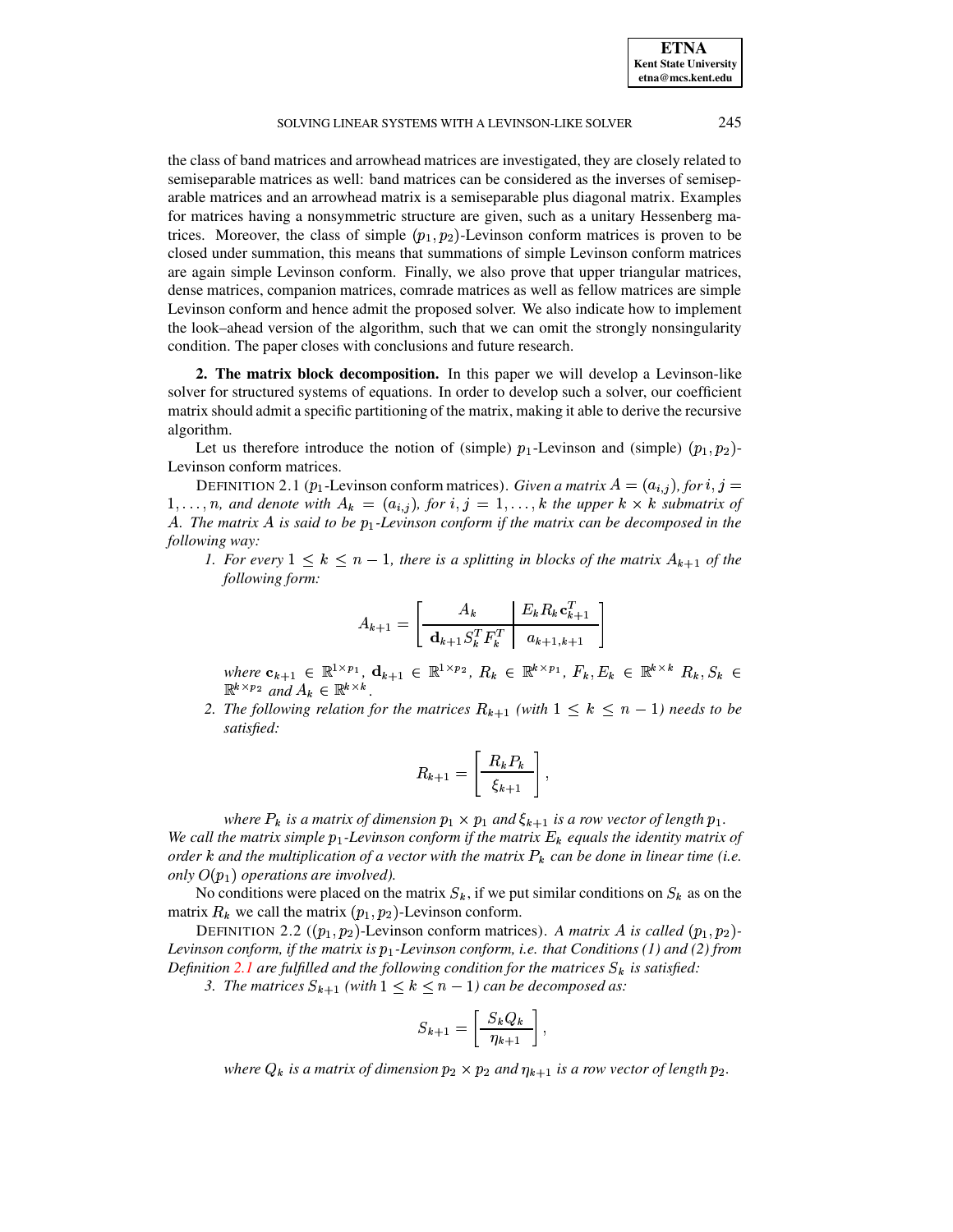We call a matrix simple  $(p_1, p_2)$ -Levinson conform, if both the matrices  $E_k$  and  $F_k$  are equal *to* the identity matrix of order  $k$  and the multiplication of a vector with the matrices  $P_k$  and  $Q_k$  can be performed in respectively  $O(p_1)$  and  $O(p_2)$  operations.

In fact, every matrix is simple Levinson conform.

<span id="page-3-3"></span>LEMMA 2.3. Suppose an arbitrary matrix  $A \in \mathbb{R}^{n \times n}$  is given, the matrix A is simple  $(n-1, n-1)$ -Levinson conform.

*Proof.* The proof is straightforward. Define the  $k \times (n-1)$  matrices  $R_k$  and  $S_k$  as follows:

$$
R_k = S_k = [I_k, 0]
$$

and assume for every k the matrices  $E_k$ ,  $F_k$ ,  $P_k$  and  $Q_k$  to be equal to the identity. Defining

$$
\mathbf{d}_k = [a_{k,1}, a_{k,2}, \dots, a_{k,k-1}, 0, \dots, 0],
$$
  

$$
\mathbf{c}_k = [a_{1,k}, a_{2,k}, \dots, a_{k-1,k}, 0, \dots, 0],
$$

with both row vectors of length  $n - 1$ . One can easily check that the conditions of Defini-tion [2.2](#page-2-2) are satisfied.  $\square$ 

The Lemma also shows that the choice of  $c_k, d_k, R_k$  and  $Q_k$  is not always unique. But, the notion of simple  $(p_1, p_2)$ -Levinson conformity is strongly related to the complexity of the method we will deduce in this paper. The overall solver will have a complexity  $O(p_1 p_2 n)$ . Hence it is important to keep the values of  $p_1$  and  $p_2$  as low as possible.

 $\zeta$ From now on we will only focus on Levinson conform matrices for which  $E_k$  and  $F_k$ are equal to the identity matrix of size  $k$ . This excludes in some sense important classes of matrices, such as Toeplitz,Hankel and Vandermonde matrices. In the simple formulation these matrices are  $(n - 1, n - 1)$ -Levinson conform, whereas, omitting the assumption of being simple leads to a  $(1, 1)$ -Levinson conform matrix. In this paper however we will restrict ourselvesto the class of simple Levinson conform matrices. This class is already wide enough to admit different types of structures as will be showed later, in the examples section. More information on efficient solvers for Toeplitz, Hankel and Vandermonde matrices, based on their displacement representation, can for example be found in [\[20\]](#page-25-7).

<span id="page-3-0"></span>**3.** A framework for simple  $(p_1, p_2)$ -Levinson conform matrices. In this section we will construct a Levinson-like solver for solving strongly nonsingular linear systems of equations for which the coefficient matrix is simple  $(p_1, p_2)$ -Levinson conform. The limitation of being strongly nonsingular can be relaxed; see the section on the look-ahead procedure. In this section we will firstly solve the corresponding Yule-Walker-like systems. The solution of these equations will be used for solving the general system of equations, with an arbitrary right-hand side, based on the Levinson method. A possible algorithm is presented in Section [3.3,](#page-6-0) followed by complexity reducing remarks in Section [3.4.](#page-7-0) The final  $O(p_1 p_2 n)$ method is presented, with a detailed complexity count, in Section [3.5.](#page-8-0)

<span id="page-3-2"></span>**3.1.** The Yule-Walker-like system. Suppose a simple  $p_1$ -Levinson conform matrix A is given. The aim of the Yule-Walker step is to solve the following system of equations  $AY_n = -R_n$ . The system will be solved by induction. Let us assume we know the solution of the *k*th order Yule-Walker-like problem (with  $1 \leq k \leq n-1$ ):

$$
(3.1) \t\t\t A_k Y_k = -R_k,
$$

and we would like to compute the solution of the  $(k+1)$ th Yule-Walker-like problem. (Note that, in general,  $Y_k$  represents a matrix of dimension  $k \times p_1$ .) The  $(k+1)$ th system of equations is of the form:

<span id="page-3-1"></span>
$$
A_{k+1}Y_{k+1} = -R_{k+1}.
$$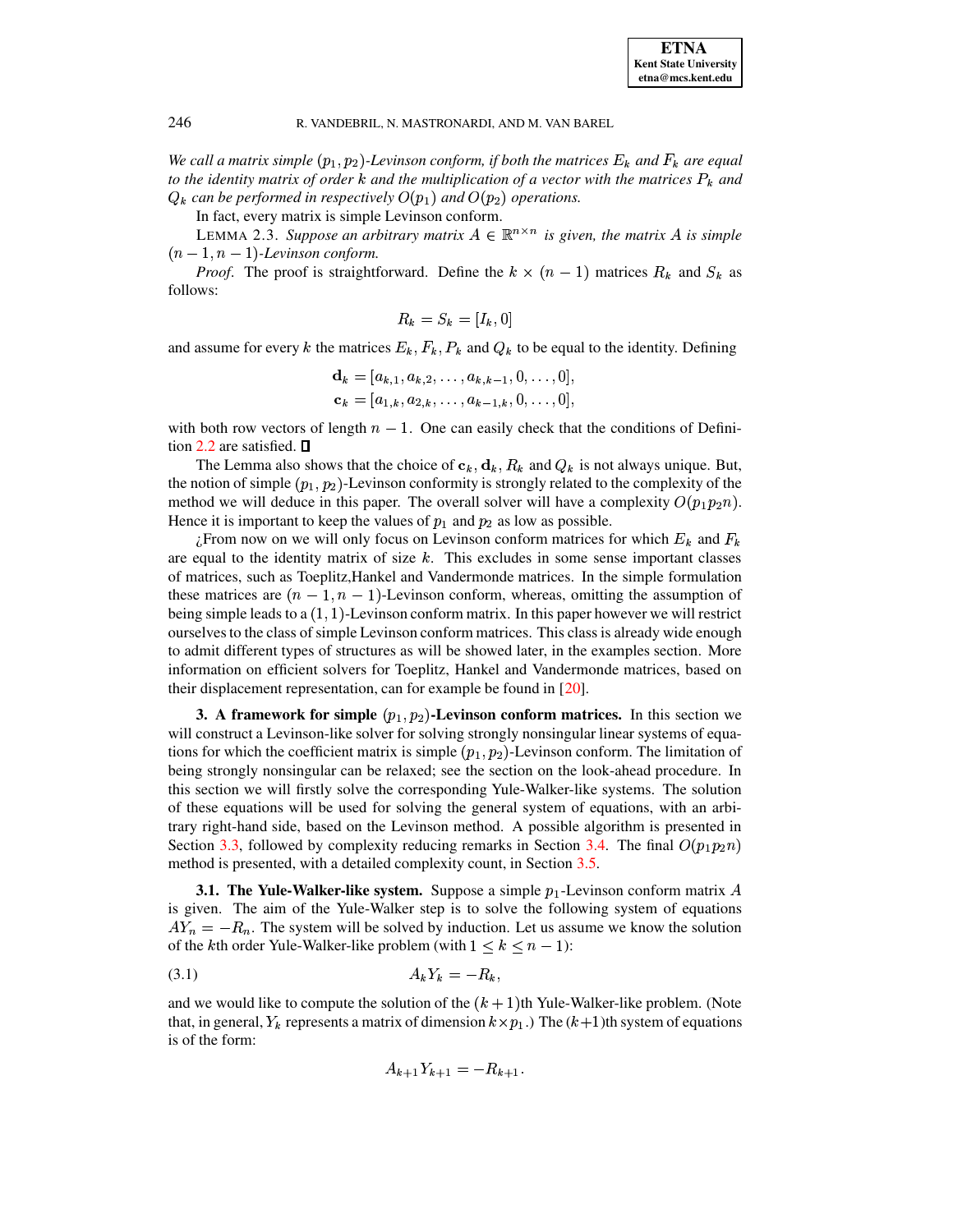# **ETNA Kent State University etna@mcs.kent.edu**

3

## SOLVING LINEAR SYSTEMS WITH A LEVINSON-LIKE SOLVER 247

Using the initial conditions put on the matrix  $A$ , we can rewrite the equation above as

$$
\left[\begin{array}{c|c} A_k & R_k \mathbf{c}_{k+1}^T \\ \hline \mathbf{d}_{k+1} S_k^T & a_{k+1,k+1} \end{array}\right] \left[\begin{array}{c} Z_{k+1} \\ \hline \alpha_{k+1} \end{array}\right] = - \left[\begin{array}{c} R_k P_k \\ \hline \xi_{k+1} \end{array}\right],
$$

<span id="page-4-0"></span>with  $Z_{k+1} \in \mathbb{R}^{k \times p_1}$  and  $\alpha_{k+1} \in \mathbb{R}^{1 \times p_1}$ . Expanding this equation towards its block-rows, we observe that

$$
(3.2) \t\t A_k Z_{k+1} + R_k \mathbf{c}_{k+1}^T \alpha_{k+1} = -R_k P_k,
$$

<span id="page-4-1"></span>and

(3.3) 
$$
\mathbf{d}_{k+1} S_k^T Z_{k+1} + a_{k+1,k+1} \alpha_{k+1} = -\xi_{k+1}.
$$

Rewriting [\(3.2\)](#page-4-0) towards  $Z_{k+1}$  and using the solution of [\(3.1\)](#page-3-1) gives

<span id="page-4-2"></span>(3.4) 
$$
Z_{k+1} = -A_k^{-1} R_k \left( P_k + \mathbf{c}_{k+1}^T \alpha_{k+1} \right) = Y_k \left( P_k + \mathbf{c}_{k+1}^T \alpha_{k+1} \right).
$$

Substituting the latter equation in  $(3.3)$  leads to:

$$
\mathbf{d}_{k+1} S_k^T Y_k (P_k + \mathbf{c}_{k+1}^T \alpha_{k+1}) + a_{k+1,k+1} \alpha_{k+1} = -\xi_{k+1},
$$

from which we can extract  $\alpha_{k+1}$  as:

$$
\alpha_{k+1} = -\frac{\xi_{k+1} + \mathbf{d}_{k+1} S_k^T Y_k P_k}{\mathbf{d}_{k+1} S_k^T Y_k \mathbf{c}_{k+1}^T + a_{k+1,k+1}}.
$$

Using now the vector  $\alpha_{k+1}$  in [\(3.4\)](#page-4-2), we can compute the matrix  $Z_{k+1}$ . Based on the formulas for  $\alpha_{k+1}$  and  $Z_{k+1}$ , we can immediately derive a recursive algorithm, for solving the Yule-Walker-like problems.

To conclude this section, we prove that the denominator in the formula for  $\alpha_{k+1}$  is always nonzero, i.e. that the computation of  $\alpha_{k+1}$  is well defined. Because our matrix A is assumed to be strongly nonsingular, we know that all the leading principal matrices are nonsingular. This means that for every nonzero vector w:  $A_{k+1}w \neq 0$ . Taking now  $w^T = [\mathbf{c}_{k+1} Y_k^T, 1]$ , we have that:

$$
\begin{bmatrix}\nA_k & R_k \mathbf{c}_{k+1}^T \\
\hline\n\mathbf{d}_{k+1} S_k^T & a_{k+1,k+1}\n\end{bmatrix}\n\begin{bmatrix}\nY_k \mathbf{c}_{k+1}^T \\
1\n\end{bmatrix}
$$
\n
$$
= \begin{bmatrix}\nA_k Y_k \mathbf{c}_{k+1}^T + R_k \mathbf{c}_{k+1}^T \\
\mathbf{d}_{k+1} S_k^T Y_k \mathbf{c}_{k+1}^T + a_{k+1,k+1}\n\end{bmatrix}
$$
\n
$$
\neq 0.
$$

Using the fact that  $A_k Y_k = -R_k$ , we obtain that the first k entries of the vector above are zero. As the total vector needs to be different from zero we have that:

$$
\mathbf{d}_{k+1} S_k^T Y_k \mathbf{c}_{k+1}^T + a_{k+1,k+1} \neq 0,
$$

which states that the calculation of  $\alpha_{k+1}$  is well defined.

Based on the results presented in this section we will derive now the Levinson-like algorithm for solving an arbitrary system of equations.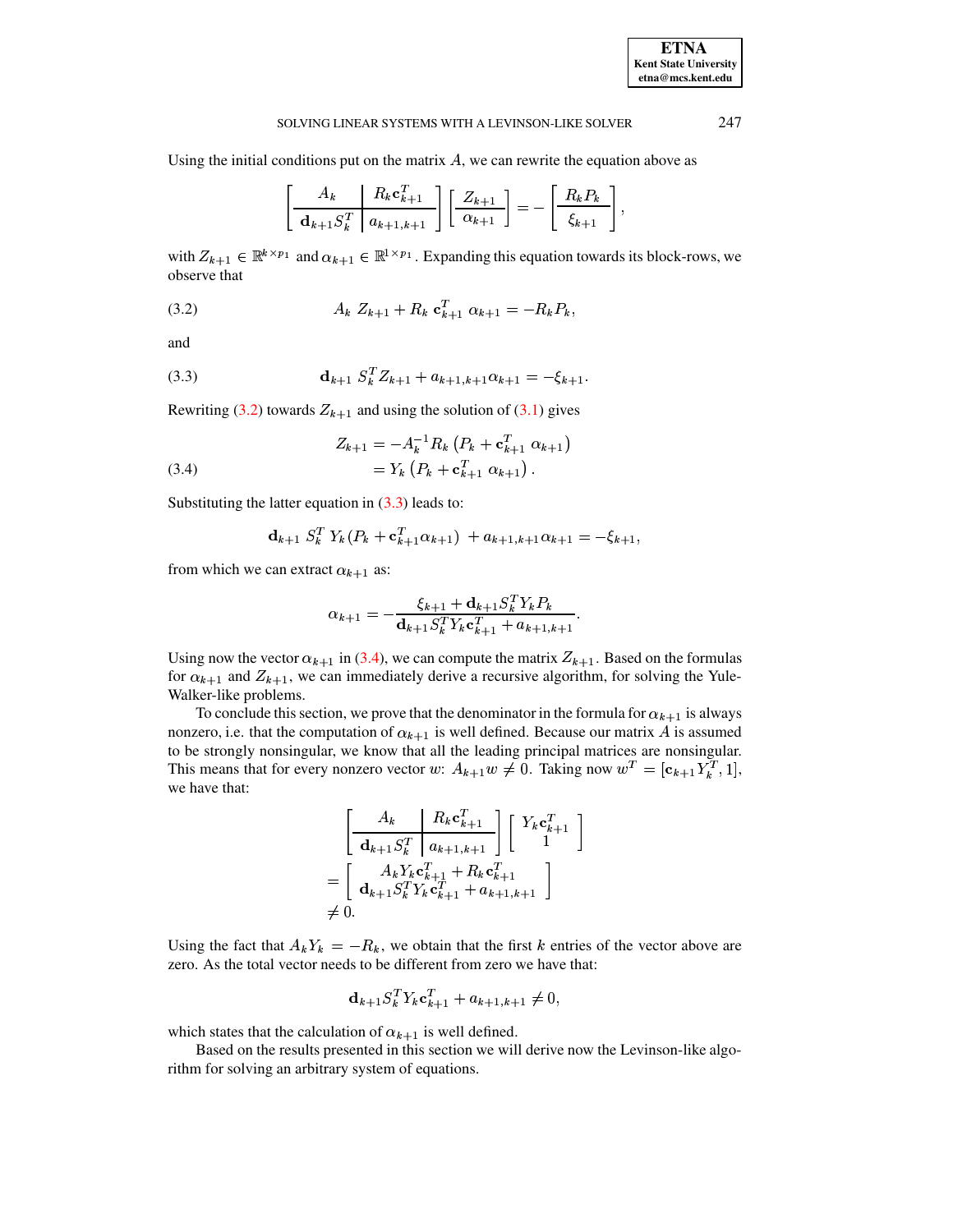**3.2. The Levinson-like solver.** In this section a Levinson-like method is proposed for solving systems of equations for which the coefficient matrix  $\vec{A}$  is simple  $p_1$ -Levinson conform. The presented solver uses the solution of all the kth order Yule-Walker-like problems and it is based on an inductive procedure.

Suppose a matrix A which is simple  $p_1$ -Levinson conform is given, and use the notation from Definition [2.1](#page-2-1) and the one from Section [3.1.](#page-3-2) We would like to compute a solution  $\bf{x}$  for the following system of equations  $A\mathbf{x} = \mathbf{b}$ , where  $\mathbf{b}^T = [b_1, \dots, b_n]$  is a general right-hand side. In this section we also assume the matrix  $A$  to be strongly nonsingular. As already mentioned, further in the text we will omit this strongly nonsingularity condition.

<span id="page-5-0"></span>Assume we know the solution of the k<sup>th</sup> order Yule-Walker system:

$$
(3.5) \t\t A_k Y_k = -R_k,
$$

<span id="page-5-1"></span>and the solution of:

$$
(3.6) \t\t\t A_k \mathbf{x}_k = \mathbf{b}_k,
$$

where  $\mathbf{b}_k^T = [b_1,\ldots,b_k]$ . We will now solve  $A_{k+1} \mathbf{x}_{k+1} = \mathbf{b}_{k+1}$ , based on the [\(3.5\)](#page-5-0) and  $(3.6).$  $(3.6).$ 

The system we would like to solve can be rewritten in block form as:

<span id="page-5-2"></span>(3.7) 
$$
\left[\begin{array}{c|c} A_k & R_k \mathbf{c}_{k+1}^T \\ \hline \mathbf{d}_{k+1} S_k^T & a_{k+1,k+1} \end{array}\right] \left[\begin{array}{c} \mathbf{w}_{k+1} \\ \hline \mu_{k+1} \end{array}\right] = \left[\begin{array}{c} \mathbf{b}_k \\ \hline b_{k+1} \end{array}\right],
$$

with  $\mathbf{w}_{k+1} \in \mathbb{R}^{k \times 1}$  and  $\mu_{k+1}$  a scalar.

Expanding  $(3.7)$  leads to the following two equations

(3.8) 
$$
A_k \mathbf{w}_{k+1} + \mu_{k+1} R_k \mathbf{c}_{k+1}^T = \mathbf{b}_k
$$

<span id="page-5-4"></span>and

(3.9) 
$$
\mathbf{d}_{k+1} S_k^T \mathbf{w}_{k+1} + \mu_{k+1} a_{k+1,k+1} = b_{k+1}.
$$

Equation [\(3.8\)](#page-5-3) can be solved for  $\mathbf{w}_{k+1}$ . Using  $A_k^{-1} \mathbf{b}_k = \mathbf{x}_k$  and  $A_k^{-1}(-R_k) = Y_k$ , we thus get:

<span id="page-5-3"></span>
$$
\mathbf{w}_{k+1} = A_k^{-1} \left( \mathbf{b}_k - \mu_{k+1} R_k \mathbf{c}_{k+1}^T \right)
$$
  
=  $\mathbf{x}_k + \mu_{k+1} Y_k \mathbf{c}_{k+1}^T$ .

Substituting the solution for  $w_{k+1}$  into [\(3.9\)](#page-5-4) and rewriting this leads to the following expression for  $\mu_{k+1}$ :

$$
\mu_{k+1} = \frac{b_{k+1} - \mathbf{d}_{k+1} S_k^T \mathbf{x}_k}{\left(\mathbf{d}_{k+1} S_k^T Y_k \mathbf{c}_{k+1}^T + a_{k+1,k+1}\right)}.
$$

The formula for  $\mu_{k+1}$  is well defined as the denominator is always different from zero; see Section [3.1.](#page-3-2) Using the relations for computing  $\mu_{k+1}$  and  $w_{k+1}$  one can immediately derive a recursive formula for computing the solution. We remark that for solving the system of equations, with this Levinson-like algorithm, the solution of the *n*th Yule-Walker-like equation is not needed, hence we do not necessarily need to define the matrix  $R_n$ . In the next section this algorithm and the operation count is presented.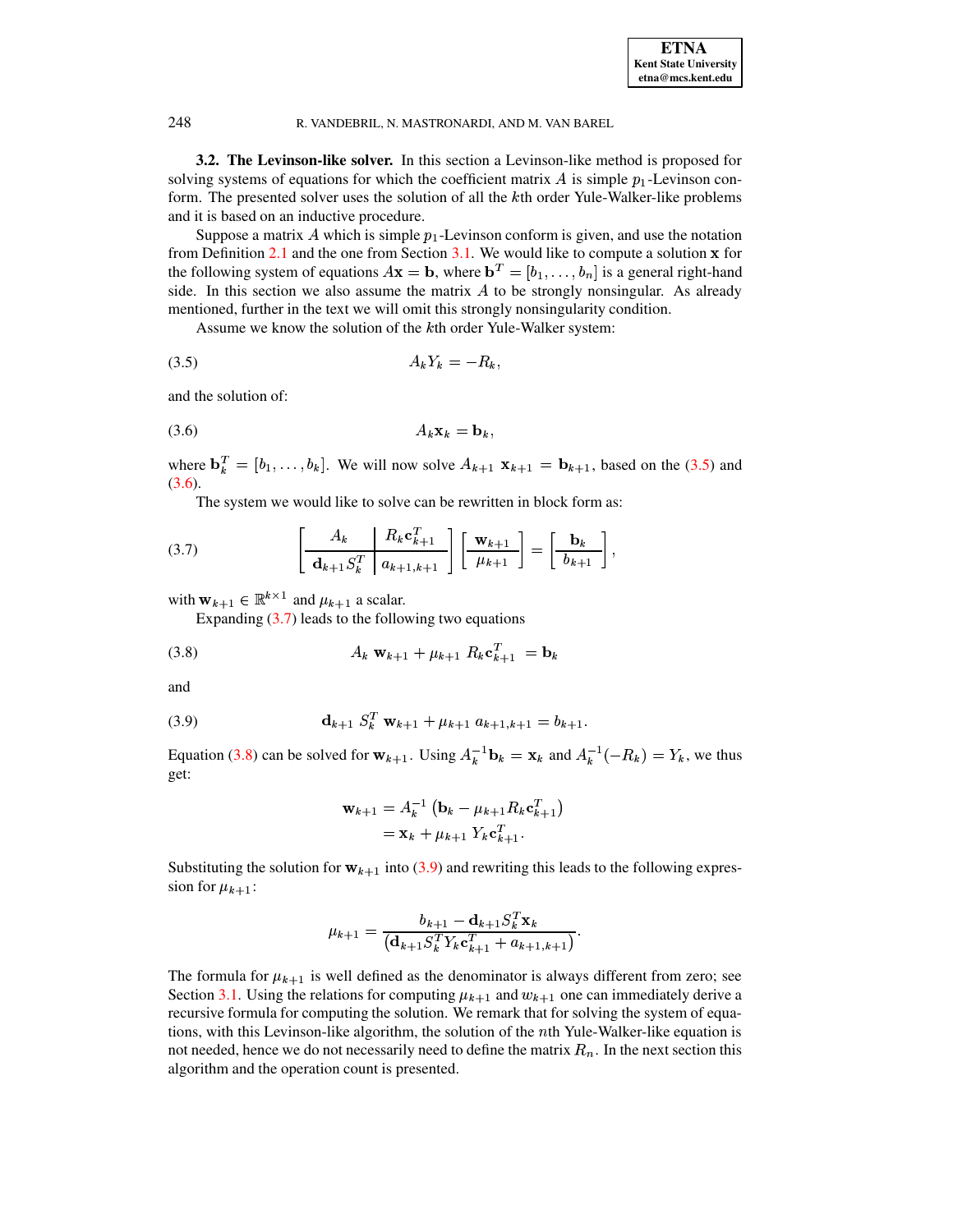<span id="page-6-0"></span>**3.3.** A first algorithm of complexity  $O(p_1p_2n^2)$ . Based on the previous two sections we can present a first version of a Levinson-like solver for simple  $p_1$ -Levinson conform matrices.

The algorithm is given in a simple mathematical formulation. First the problem is initialized and then the main loop is performed. After each computation in the algorithm, the number of flops<sup>1</sup> involved is shown. We remark that the presented algorithm, is not the most efficient implementation. It is written in this way, to clearly see the computationally most expensive steps. For the operation count, we assume that the multiplication of a row vector with any of the matrices  $P_k$  has a flop count bounded by  $\kappa_1 n + \kappa_2$ , with  $\kappa_1$  and  $\kappa_2$  two constants.

ALGORITHM 3.1. Initialize

$$
Y_1 = \alpha_1 = \frac{-R_1}{a_{1,1}}
$$

$$
\mathbf{x}_1 = \mu_1 = \frac{b_1}{a_{1,1}}
$$

For  $k = 1, ..., n - 1$  do

1. Compute and store the following variables:

1. Compute ana sione ine jouwwing ....<br>
(a)  $S_k^T Y_k$ <br>
(b)  $S_k^T x_k$ <br>
(c)  $\mathbf{d}_{k+1} (S_k^T Y_k)$ <br>
(d)  $(\mathbf{d}_{k+1} S_k^T Y_k \mathbf{c}_{k+1}^T + a_{k+1,k+1})$ <br>
2.  $\alpha_{k+1} = -\frac{\xi_{k+1} + \mathbf{d}_{k+1} S_k^T Y_k \mathbf{c}_{k+1}^T}{\mathbf{d}_{k+1} S_k^T Y_k \mathbf{c}_{k+1}^T +$ *Flops:*  $p_1p_2(2k-1)$ *Flops:*  $p_2(2k-1)$ *Flops:*  $p_1(2p_2 - 1)$  $Flops: 2p_1$  $Flops: 2p_1 + \kappa_1 p_1 + \kappa_2$ *Flops:*  $k(\kappa_1 p_1 + \kappa_2) + k(2p_1 - 1) + 2p_1 k$  $Flops: 1 + 2p_2$ 5.  $\mathbf{w}_{k+1} = \mathbf{x}_k + \mu_{k+1} Y_k \mathbf{c}_{k+1}^{T+1}$ <br>
6.  $Y_{k+1}^T = [Z_k^T, \alpha_k^T]$ <br>
7.  $\mathbf{x}_{k+1}^T = [w_k^T, \mu_k^T]$ *Flops:*  $2k + k(2p_1 - 1)$  $Flops: 0$  $Flops: 0$ 

endfor;

Performing an overall complexity count leads us to an algorithm of complexity  $O(p_1p_2n^2)$ . This means that as long as the factor  $p_1p_2 < n$ , the method will perform better than Gaussian elimination if the matrices in question are large enough. However, taking a closer look at the involved computations, we can see that the bottlenecks, causing the factor  $n^2$  in the operation count, are the computations of the matrices  $S_k^T Y_k$ , and  $S_k^T \mathbf{x}_k$ , and the explicit formation of the matrices  $Z_{k+1}$  and vectors  $w_{k+1}$ . Assume, now that one could remove the computation of  $Z_{k+1}$  and  $w_{k+1}$  out of the most inner loop, and compute the final solution, using only the stored values of  $\alpha_k$  and  $\mu_k$  in  $O(n)$  operations (dependent on  $p_1$  and  $p_2$  however). Assume also that one could compute the products  $S_k^T \mathbf{x}_k$  and  $S_k^T Y_k$  in constant time, independent of  $k$ . This would lead to the following algorithm.

ALGORITHM 3.2. Initialize

$$
Y_1 = \alpha_1 = \frac{-R_1}{a_{1,1}}
$$

$$
\mathbf{x}_1 = \mu_1 = \frac{b_1}{a_{1,1}}
$$

For  $k = 1, \ldots, n - 1$  do the same initializations:

<span id="page-6-1"></span><sup>&</sup>lt;sup>1</sup>A floating point operation (flop) consists of any of the following operations:  $+, -, :,*$  A sign change is not counted as an operation.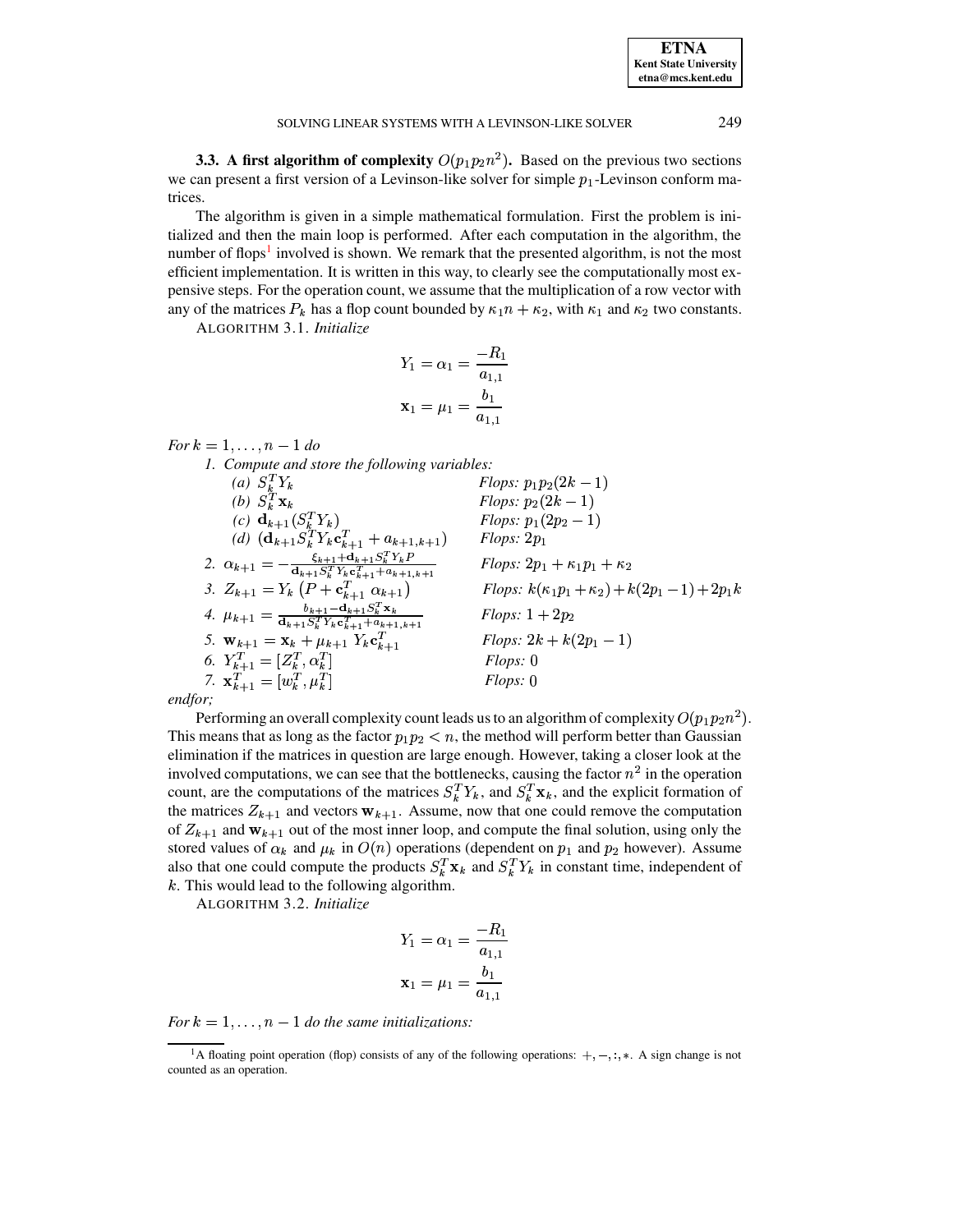*1. Compute and store the following variables:*

| (a) $S_k^T Y_k$                                                                                                                                                           | Flops: Independent of $k$                          |
|---------------------------------------------------------------------------------------------------------------------------------------------------------------------------|----------------------------------------------------|
| (b) $S_k^T \mathbf{x}_k$                                                                                                                                                  | Flops: Independent of $k$                          |
| (c) $(\mathbf{d}_{k+1} S_k^T Y_k \mathbf{c}_{k+1}^T + a_{k+1,k+1})$                                                                                                       | <i>Flops:</i> $p_1(2p_2 - 1) + 2p_1$               |
| 2. $\alpha_{k+1} = -\frac{\xi_{k+1} + \mathbf{d}_{k+1} S_k^T Y_k P}{\mathbf{d}_{k+1} S_k^T Y_k \mathbf{c}_{k+1}^T + a_{k+1,k+1}}$                                         | <i>Flops</i> : $1 + p_1 + \kappa_1 p_1 + \kappa_2$ |
| $b_{k+1}$ – $\mathbf{d}_{k+1}S_k^T\mathbf{x}_k$<br>3. $\mu_{k+1} = \frac{a_{k+1} s_k^T Y_k \sigma_{k+1}^T + a_{k+1,k+1}}{a_{k+1} s_k^T Y_k \sigma_{k+1}^T + a_{k+1,k+1}}$ | Flops: $1+2p_2$                                    |
|                                                                                                                                                                           |                                                    |

*endfor;*

Under these assumptions, the solver has a complexity:  $O(p_1 p_2 n)$ .

In the next section, we illustrate how to achieve the above complexity, by computing the solution in another loop and by computing the products  $S_k^T Y_k$  and  $S_k^T \mathbf{x}_k$ , in an inductive way, making thereby the computation indepent of  $k$ .

<span id="page-7-0"></span>**3.4. Reduction of the complexity.** We know from the previous section that the computations of the matrices  $Y_k^T = [Z_k^T, \alpha_k^T]$ , the vectors  $\mathbf{x}_k = [\mathbf{w}_k^T, \mu_k]$  and the computations of the matrices  $S_k^T \mathbf{x}_k$  and  $S_k^T Y_k$  in every step of the algorithm are responsible for the  $n^2$ factor in the complexity count. If we could reduce the complexity of these operations, the overall operation count would decrease by a factor  $n$ . Let us start with the computation of the solution vector  $\bf{x}$ . Instead of computing for every k the vector  $\bf{x}_k$ , wich incorporates the computation of  $w_k$ ,  $Z_k$  and  $Y_k$  at every step, we will postpone this computation up to the very end, and simple store the factors  $\mu_k$  and  $\alpha_k$  for every k. Extracting the computation of **x** out of the loop, the final solution vector can be written in the following form. (Denote with  $x_i$ the *i*th component of the vector  $\mathbf{x} = [x_1, x_2, \dots, x_n]^T$ .)

$$
\mathbf{x} = \begin{bmatrix}\n\mu_{n-3} + \alpha_{n-3} (\mu_{n-2} e_{n-2}^T + (P_{n-3} + e_{n-2}^T \alpha_{n-2}) (\mu_{n-1} e_{n-1}^T + (P_{n-2} + e_{n-1}^T \alpha_{n-1}) \mu_n e_n^T)) \\
\mu_{n-2} + \alpha_{n-2} (\mu_{n-1} e_{n-1}^T + (P_{n-2} + e_{n-1}^T \alpha_{n-1}) \mu_n e_n^T) \\
\mu_{n-1} + \alpha_{n-1} \mu_n e_n^T\n\end{bmatrix}
$$
\n
$$
= \begin{bmatrix}\n\mu_{n-3} + \alpha_{n-3} (x_{n-2} e_{n-2}^T + P_{n-3} (x_{n-1} e_{n-1}^T + P_{n-2} x_n e_n^T)) \\
\mu_{n-1} + \alpha_{n-2} (x_{n-1} e_{n-1}^T + P_{n-2} x_n e_n^T) \\
\mu_{n-1} + \alpha_{n-1} (x_n e_n^T)\n\end{bmatrix}
$$

The computation of the vector above can easily be rewritten in a recursive manner, as the term following the vector  $\alpha_{n-1}$  in the computation of  $x_{n-1}$ , can be used in the computation of  $x_{n-2}$ . Consecutively, the term following the vector  $\alpha_{n-2}$  in the computation of  $x_{n-2}$ , can be used in the computation of  $x_{n-3}$ , and so on. Implementing this in a recursive way, from bottom to top requires  $O(p_1 n)$  operations for computing the solution, instead of the  $O(p_1 n^2)$  operations needed if it was incorporated in the main loop. The implementation of this recursion is given the next section.

Secondly, one needs to reduce the complexity of the computation of the matrices  $S_k^T Y_k$ and  $S_k^T$ **x**<sub>k</sub> in the loop. This reduction in complexity is related to the structure in the lower triangular part, as the following example shows:

EXAMPLE 3.3. A simple case, considers the class of upper triangular matrices. This means that the matrix  $S_k = 0$ . Hence all the computations involving the matrix  $S_k$ , such as  $S_k^T \mathbf{x}_k$  and  $S_k^T Y^T$  are removed thereby creating an  $O(p_1 n)$  solver for upper triangular, simple  $p_1$ -Levinson conform matrices.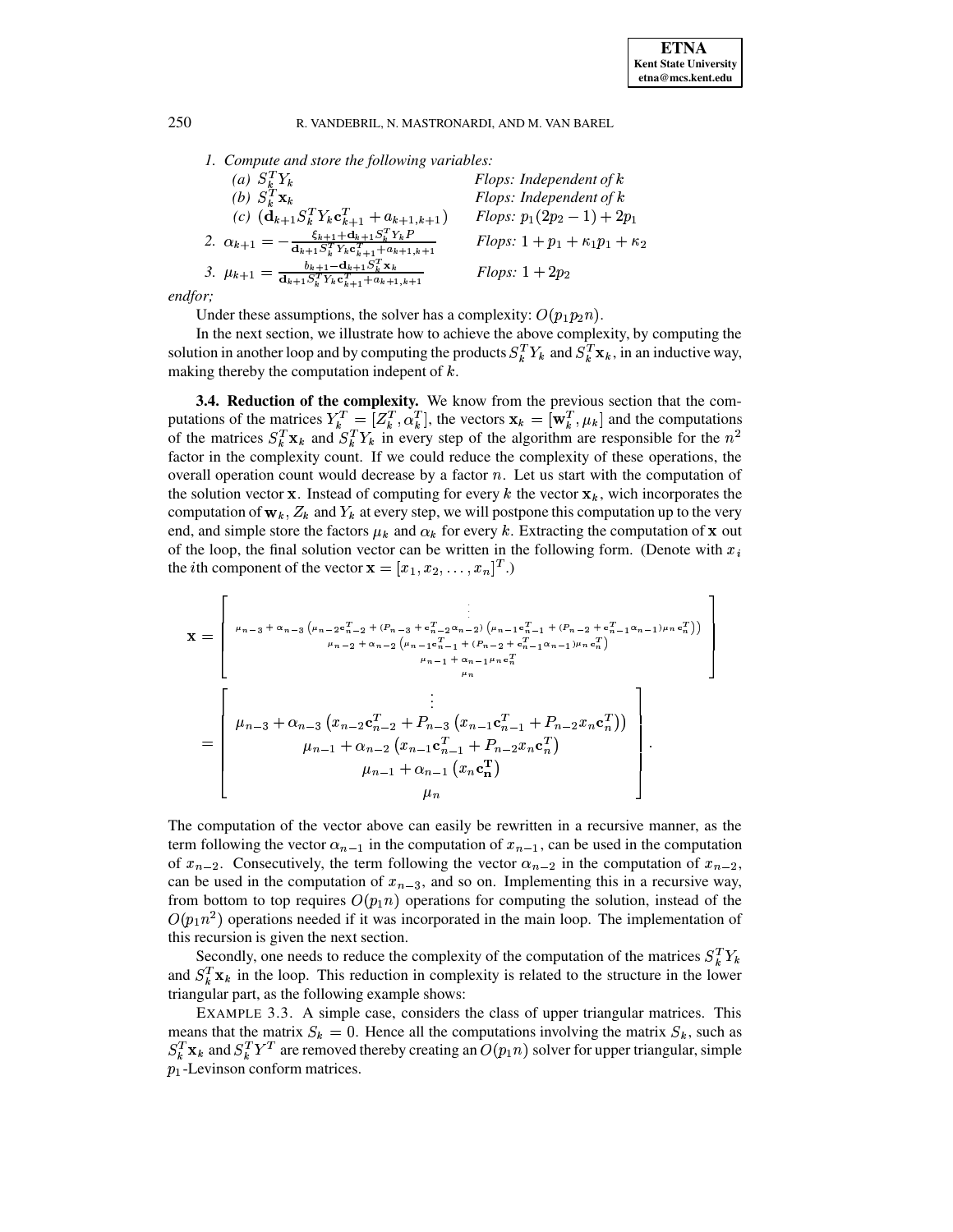| <b>ETNA</b>                  |
|------------------------------|
| <b>Kent State University</b> |
| etna@mcs.kent.edu            |

## SOLVING LINEAR SYSTEMS WITH A LEVINSON-LIKE SOLVER 251

We would like to place this however in a more general framework. The class of matrices admitting this reduction in complexity is the class of simple  $(p_1, p_2)$ -Levinson conform matrices. Assume a simple  $(p_1, p_2)$ -Levinson conform matrix A is given. This means that the lower triangular part is structured in a similar way as the upper triangular part. We have that our matrices  $S_k$  satisfy the following relations (for  $1 \le k \le n - 1$ ):

$$
S_{k+1} = \left[ \begin{array}{c} S_k Q_k \\ \eta_{k+1} \end{array} \right],
$$

where  $Q_k$  is a matrix of dimension  $p_2 \times p_2$  and  $\eta_{k+1}$  is a row vector of length  $p_2$ .

Using this relation, the computation of  $S_{k+1}^T Y_{k+1}$  can be rewritten in terms of the matrix  $S_k^T Y_k$ , admitting thereby a recursive computation of these products:

<span id="page-8-1"></span>(3.10) 
$$
S_{k+1}^T Y_{k+1} = [Q_k^T S_k^T, \eta_{k+1}^T] \begin{bmatrix} Z_{k+1} \\ \alpha_{k+1} \end{bmatrix}
$$

$$
= Q_k^T S_k^T Z_{k+1} + \eta_{k+1}^T \alpha_{k+1}
$$

$$
= Q_k^T S_k^T Y_k (P_k + \mathbf{c}_{k+1}^T \alpha_{k+1}) + \eta_{k+1}^T \alpha_{k+1}
$$

$$
= Q_k^T S_k^T Y_k P_k + (Q_k^T S_k^T Y_k \mathbf{c}_{k+1}^T + \eta_{k+1}^T) \alpha_{k+1}.
$$

This leads to a recursive calculation for which the computational complexity is independent of  $k$ .

In a similar way, a recursive formula for computing the products  $S_k^T \mathbf{x}_k$  can be derived:

<span id="page-8-2"></span>(3.11) 
$$
S_{k+1}^T \mathbf{x}_{k+1} = [Q_k^T S_k^T, \eta_{k+1}^T] \begin{bmatrix} \mathbf{w}_{k+1} \\ \mu_{k+1} \end{bmatrix} = Q_k^T S_k^T \mathbf{x}_k + \mu_{k+1} (Q_k^T S_k^T Y_k \mathbf{c}_{k+1}^T + \eta_{k+1}^T).
$$

This recursive formula for computing  $S_k^T \mathbf{x}_k$  in each step of the loop is computationally independent of  $k$ .

In the first section we proved that every matrix is simple  $(n-1, n-1)$ -Levinson conform. Solving a system of equations with a strongly nonsingular simple  $(n - 1, n - 1)$ -Levinson conform matrix, therefore costs  $O(n^3)$ .

In the following section the algorithm for solving strongly nonsingular simple  $(p_1, p_2)$ -Levinson conform systems of equations in  $O(p_1p_2n)$  operations is presented.

<span id="page-8-0"></span>**3.5. A** second algorithm of complexity  $O(p_1p_2n)$ . Before giving examples of matrices solvable via these Levinson-like methods, we present here the general algorithm for simple  $(p_1, p_2)$ -Levinson conform matrices. For the computation of  $S_k^T Y_k$  and  $S_k^T \mathbf{x}_k$  we use the recursive schemes presented in  $(3.10)$  and  $(3.11)$ . We know that for every k the multiplication of a vector with the matrices  $Q_k$  and/or  $P_k$  can be performed in linear time. Assume that  $\kappa_1 p_1 + \kappa_2$  is an upper bound for the number of operations needed to multiply a vector with a matrix  $P_k$ , and assume  $\gamma_1 p_2 + \gamma_2$  to be an upper bound for the number of operations needed to multiply a vector with a matrix  $Q_k$ . The algorithm is presented below. After each computation, the number of involved operations is shown (flop count). The operation count presented here is the worst case scenario, as we do not take into consideration other possible advantages such as sparsity in multiplications and so on. One can see this complexity count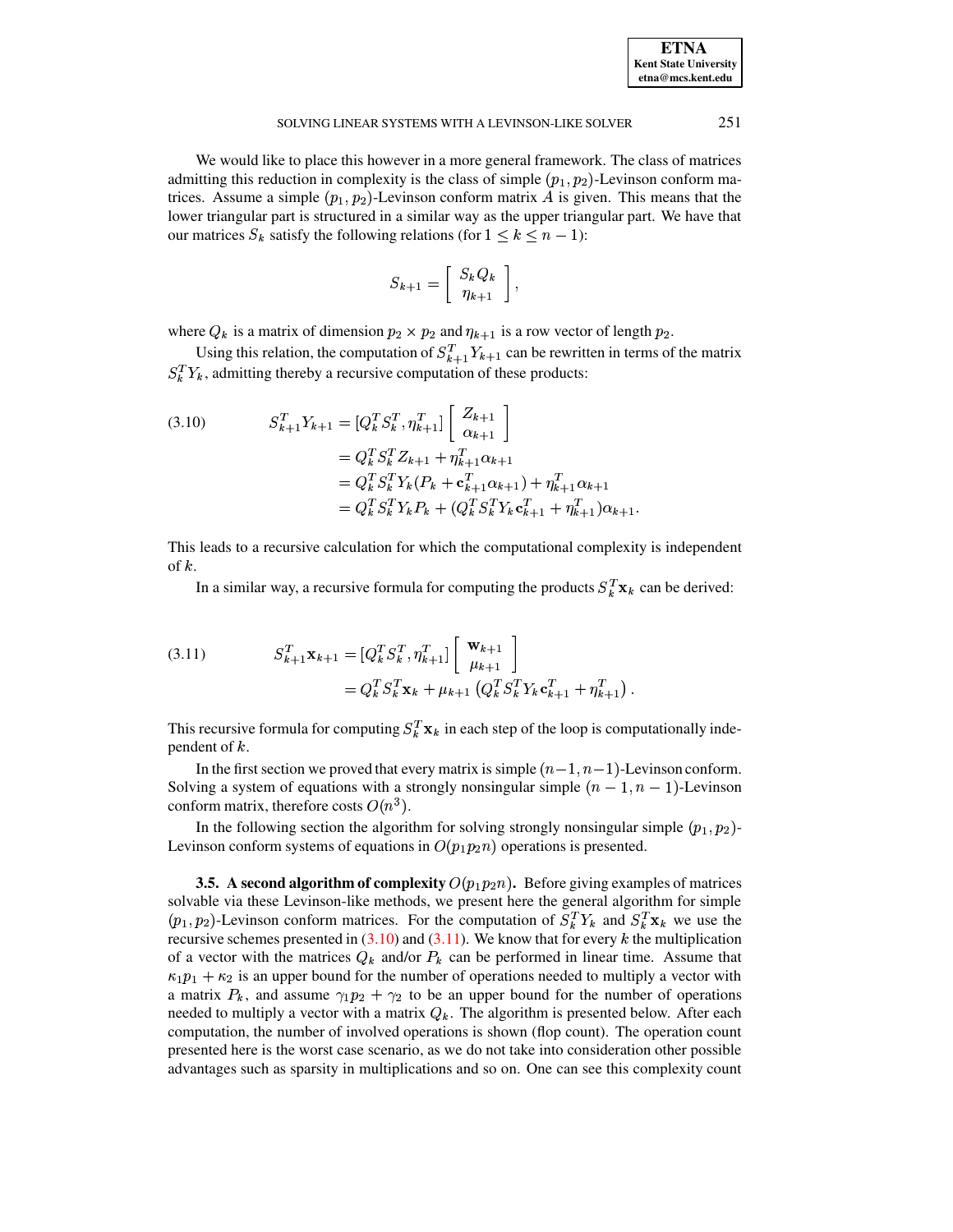<span id="page-9-0"></span>as an upper bound.

ALGORITHM 3.4. Initialize

$$
\alpha_1 = \frac{-R_1}{a_{1,1}} \qquad \text{Flops: } p_1
$$

$$
\mu_1 = \frac{b_1}{a_{1,1}} \qquad \text{Flops: } 1
$$

$$
S_1^T Y_1 = S_1^T \alpha_1 \qquad \text{Flops: } p_2 p_1
$$

$$
S_1^T x_1 = S_1^T \mu_1 \qquad \text{Flops: } p_1
$$

For  $k = 1, ..., n - 1$  do:

1. Compute and store the following variable: 7. Compute and site the jointwing variable<br>
(a)  $(\mathbf{d}_{k+1} S_k^T Y_k)$ <br>
(b)  $(\mathbf{d}_{k+1} S_k^T Y_k \mathbf{c}_{k+1}^T + a_{k+1,k+1})$ <br>
2.  $\alpha_{k+1} = -\frac{\xi_{k+1} + \mathbf{d}_{k+1} S_k^T Y_k \mathbf{c}_{k+1}^T}{\mathbf{d}_{k+1} S_k^T Y_k \mathbf{c}_{k+1}^T + a_{k+1,k+1}}$ <br>
3.  $\mu_{k+1} = \$ *Flops:*  $(2p_2 - 1)p_1$  $Flops: 2p_1$ *Flops:*  $2p_1 + \kappa_1 p_1 + \kappa_2$  $Flops: 2p_2 + 1$ 4. Compute and store the following variables (if  $k < n - 1$ ): (a)  $Q_k^T S_k^T Y_k c_{k+1}^T + \eta_{k+1}^T$  Flops:  $2p_2p_1 + \gamma_1p_2 + \gamma_2$ <br>
(b)  $S_{k+1}^T Y_{k+1} = Q_k^T S_k^T Y_k P_k + (Q^T S_k^T Y_k c_{k+1}^T + \eta_{k+1}^T) \alpha_{k+1}$  $Flops: 2p_2p_1 + p_1(\gamma_1p_2 + \gamma_2) + p_2(\kappa_1p_1 + \kappa_2)$ <br>(c)  $S_{k+1}^T \mathbf{x}_{k+1} = Q_k^T S_k^T \mathbf{x}_k + (Q_k^T S_k^T Y_k \mathbf{c}_{k+1}^T + \eta_{k+1}^T) \mu_{k+1}$ *Flops:*  $2p_2 + \gamma_1 p_2 + \gamma_2$ 

endfor;

Computation of the solution vector  $(h$  is a dummy variable)

$$
x_n = \mu_n
$$
  
\n
$$
h = \mu_n \mathbf{c}^T
$$
 Flops:  $p_1$   
\nFor  $k = n - 1, -1, 1$  do  
\n1.  $x_k = \mu_k + \alpha_k h$  Flops:  $2p_1$   
\n2.  $h = x_i \mathbf{c}_i^T + P_{k-1} h$  Flops:  $2p_1 + \kappa_1 p_1 + \kappa_2$ 

endfor.

It is clear that an overal complexity count leads to method with complexity  $O(p_1p_2n)$ . A more detailed summation of the involved operations gives us an overall complexity of

$$
(n-1)\left[(6+\gamma_1+\kappa_1)p_1p_2+(2\kappa_1+\gamma_2+7)p_1+(2\gamma_1+\kappa_2+4)p_2+2\gamma_2+2\kappa_2+1\right] +(-3-\gamma_1-\kappa_1)p_1p_2+(3-\gamma_2)p_1+(-2-2\gamma_1-\kappa_2)p_2+(1-2\gamma_2).
$$

<span id="page-9-1"></span>**3.6.**  $(p_1, p_2)$ -Levinson conform matrices with  $E_k = F_k = I_k$ . The considered class of  $(p_1, p_2)$ -Levinson conform matrices was called simple, because the corresponding solver had a complexity of  $O(p_1p_2n)$ . Suppose now that we omit this simplicity assumption. This would immediately increase the complexity. For example in the Toeplitz case, we cannot extract the computation of the solution vector x out of the most inner loop and hence we have immediately a complexity of  $O(n^2)$ . If we assume however that the matrices  $E_k = F_k = I_k$ , Algorithm 3.4 remains valid, but it will increase in complexity, because we cannot perform multiplications with the matrices  $P_k$  or  $Q_k$  in linear time anymore. In this section we will assume the matrices  $E_k$  and  $F_k$  equal to the identity matrix (because then Algorithm 3.4 remains valid), and we will see what the impact of the multiplications with the matrices  $P_k$ and  $Q_k$  is on the complexity count.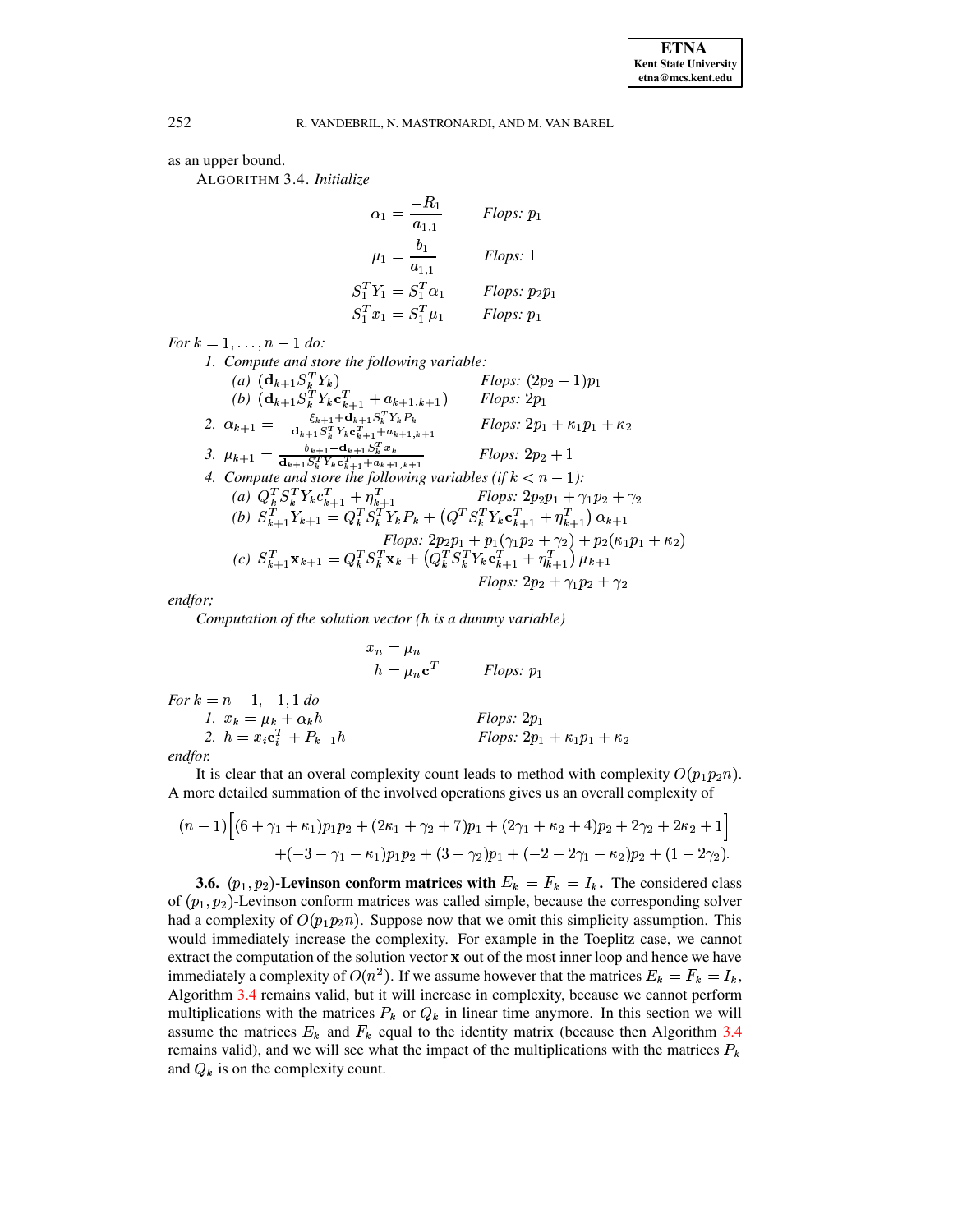**ETNA Kent State University**  $etna@mcs. kent.edu$ 

#### SOLVING LINEAR SYSTEMS WITH A LEVINSON-LIKE SOLVER

- Assume we cannot multiply vectors with the matrices  $P_k$  in linear time, but we can multiply vectors with the matrices  $Q_k$  in linear time. This means that in Algorithm 3.4, the following steps increase in complexity:
	- $-$  in the main loop, steps

2. 
$$
\alpha_{k+1} = -\frac{\xi_{k+1} + d_{k+1} S_k^T Y_k P_k}{d_{k+1} S_k^T Y_k c_{k+1}^T + a_{k+1,k+1}}
$$
 Flops:  $(2p_1 + 1)p_1$   
4. (b) 
$$
S_{k+1}^T Y_{k+1} = Q_k^T S_k^T Y_k P_k + (Q^T S_k^T Y_k c_{k+1}^T + \eta_{k+1}^T) \alpha_{k+1}
$$
 Flops:  $2p_2 p_1 + p_1 (\gamma_1 p_2 + \gamma_2) + p_1 p_2 (2p_1 - 1)$ 

- in the computation of the solution, step 2.  $h = x_i \mathbf{c}_i^T + P_{k-1}h$ Flops:  $(2p_1 + 1)p_1$ .

This means that we will get an Algorithm of complexity  $O(p_1^2p_2n)$ . More precisely we get the following operation count:

$$
(n-1)\left[\left(2p_2+4\right)p_1^2+\left(\gamma_1+5\right)p_1p_2+\left(\gamma_2+5\right)p_1+\left(2\gamma_1+4\right)p_2+2\gamma_2+1\right]+O(1).
$$

- Assume the multiplication of a vector with the matrices  $P_k$  can be done in linear time, but not the multiplication with the matrices  $Q_k$ . In Algorithm 3.4, the following steps increase in complexity:
	- in the main loop, steps<br>
	4. (a)  $Q_k^T S_k^T Y_k c_{k+1}^T + \eta_{k+1}^T$ <br>
	4. (b)  $S_{k+1}^T Y_{k+1} = Q_k^T S_k^T Y_k P_k + (Q^T S_k^T Y_k c_{k+1}^T + \eta_{k+1}^T) \alpha_{k+1}$ Flops:  $2p_2p_1 + p_2(2p_2 - 1)$ Flops:  $2p_2p_1 + p_2(\kappa_1p_1 + \kappa_2) + p_1p_2(2p_2 - 1)$ <br>4. (c)  $S_{k+1}^T \mathbf{x}_{k+1} = Q_k^T S_k^T \mathbf{x}_k + (Q_k^T S_k^T Y_k \mathbf{c}_{k+1}^T + \eta_{k+1}^T) \mu_{k+1}$ Flops:  $p_2(2p_2 + 1)$

- in the computation of the solution nothing changes. Overall, we get the following operation count:

$$
(n-1)\left[2p_1p_2^2+3p_2^2+\left(\kappa_1+5\right)p_1p_2+\left(2\kappa_1+7\right)p_1+\left(\kappa_2+2\right)p_2+2\kappa_2+1\right]+O(1)
$$

- Suppose none of the matrices  $P_k$  or  $Q_k$  admits a multiplication in linear time. Hence the algorithm increases in complexity, and we get:
	- $-$  in the main loop, steps

2. 
$$
\alpha_{k+1} = -\frac{\xi_{k+1} + \mathbf{d}_{k+1} S_k^T Y_k P_k}{\mathbf{d}_{k+1} S_k^T Y_k c_{k+1}^T + a_{k+1,k+1}}
$$
 Flops:  $(2p_1 + 1)p_1$   
\n4. (a)  $Q_k^T S_k^T Y_k c_{k+1}^T + \eta_{k+1}^T$  Flops:  $2p_2p_1 + p_2(2p_2 - 1)$   
\n4. (b)  $S_{k+1}^T Y_{k+1} = Q_k^T S_k^T Y_k P_k + (Q^T S_k^T Y_k c_{k+1}^T + \eta_{k+1}^T) \alpha_{k+1}$   
\nFlops:  $2p_2p_1 + p_1p_2(2p_2 - 1) + p_1p_2(2p_1 - 1)$   
\n4. (c)  $S_{k+1}^T \mathbf{x}_{k+1} = Q_k^T S_k^T \mathbf{x}_k + (Q_k^T S_k^T Y_k c_{k+1}^T + \eta_{k+1}^T) \mu_{k+1}$   
\nFlops:  $p_2(2p_2 + 1)$ 

- in the computation of the solution, steps

2.  $h = x_i \mathbf{c}_i^T + P_{k-1}h$ Flops:  $(2p_1 + 1)p_1$ . If no linear multiplications with vectors are possible, we get the following complexity:

$$
(n-1)\left[2p_1^2p_2+2p_1p_2^2+4p_1^2+4p_1p_2+3p_2^2+5p_1+2p_2+1\right]+O(1).
$$

In Section 5 there is a class of matrices included (quasiseparable matrices), which are  $(p_1, p_2)$ -Levinson conform, with  $E_k = F_k = I_k$ , and the matrices  $P_k$  and  $Q_k$  do not admit a linear multiplication with a vector.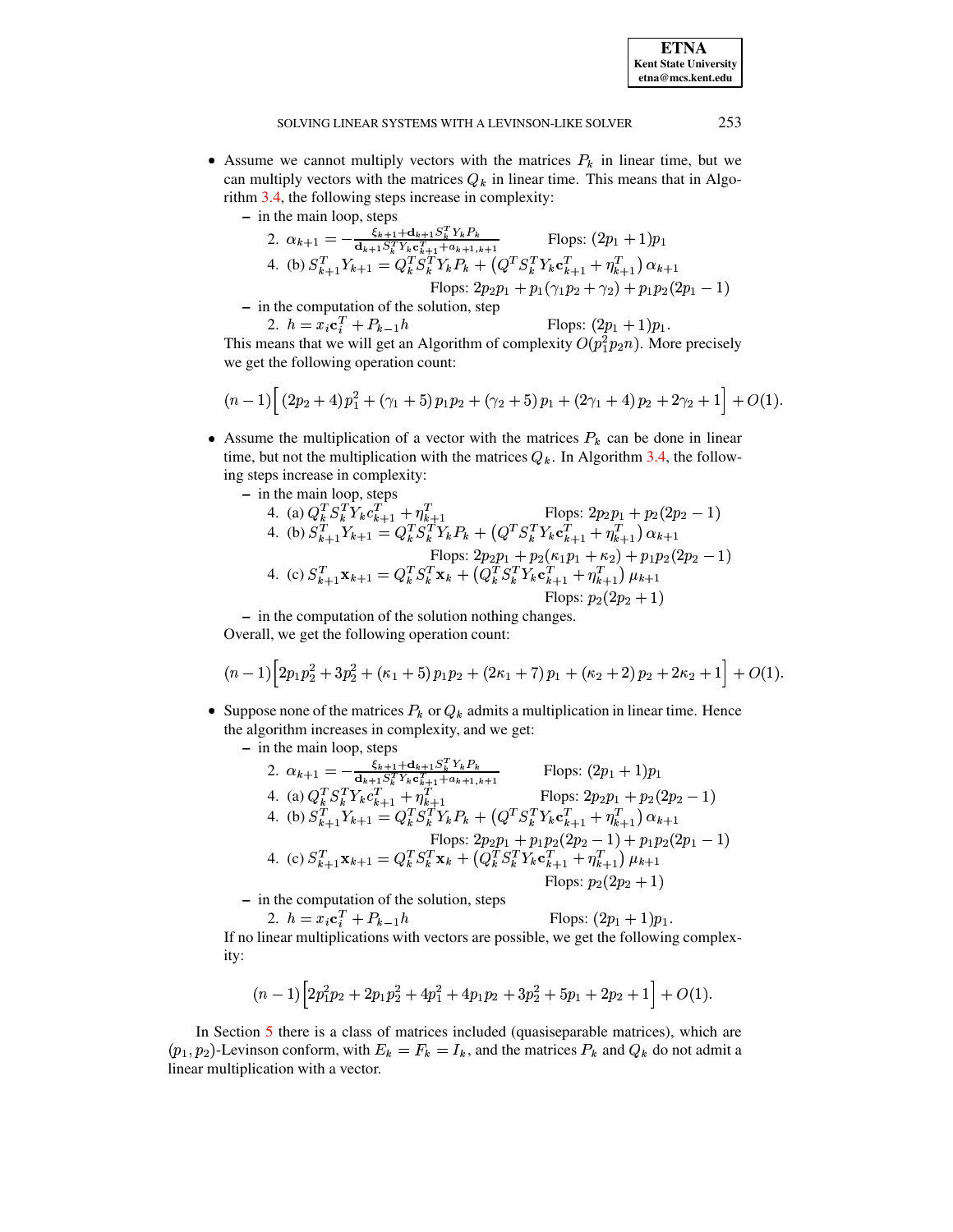4. An upper triangular factorization. The Levinson-like algorithm as presented in this paper applied to a matrix  $A$ , is closely related to an upper triangular factorization of the involved matrix. This is also the case for the Levinson algorithm related to Toeplitz matrices; see, e.g., [21, 24]. Even though a similar construction is possible for general Levinson conform matrices, we will focus here on the case for which  $E_k = F_k = I_k$ . Suppose we have a Levinson conform matrix A. Writing down the solution of the kth order Yule-Walker-like problem, gives us:

$$
A_k Y_k = -R_k.
$$

Bringing the matrix  $R_k$  to the left-hand side, and multiplying this equation on the right with the vector  $\mathbf{c}_{k+1}^T$  gives us:

$$
A_k Y_k \mathbf{c}_{k+1}^T + R_k \mathbf{c}_{k+1}^T = 0.
$$

This equation can be rewritten in terms of the matrix  $A_{k+1}$ :

<span id="page-11-0"></span>254

$$
\left[\begin{array}{c|c} A_k & R_k \mathbf{c}_{k+1}^T \\ \hline \mathbf{d}_{k+1} S_k^T & a_{k+1,k+1} \end{array}\right] \left[\begin{array}{c} Y_k \mathbf{c}_{k+1}^T \\ 1 \end{array}\right] = \left[\begin{array}{c} 0 \\ \sigma_{k+1} \end{array}\right],
$$

with  $\sigma_{k+1}$  different from zero. If we put the successive equations for the different values of k, in an upper triangular matrix we get (we remark that the products  $Y_k \mathbf{c}_{k+1}^T$  are column vectors of dimension  $k$ ):

|  |   |                                                                                     |        | $\begin{bmatrix} 1 & Y_1 \mathbf{c}_2^T & Y_2 \mathbf{c}_3^T & \dots & Y_{n-1} \mathbf{c}_n^T \end{bmatrix}$ |                                                                            |  | $0 \ldots 0$ | $\times$ $\sigma_2$ 0  0              |  |
|--|---|-------------------------------------------------------------------------------------|--------|--------------------------------------------------------------------------------------------------------------|----------------------------------------------------------------------------|--|--------------|---------------------------------------|--|
|  |   |                                                                                     |        |                                                                                                              | $=$ $\begin{array}{ccc} \vdots & \times & \sigma_3 & \qquad 0 \end{array}$ |  |              |                                       |  |
|  |   | $\mathcal{L}^{\text{max}}_{\text{max}}$ and $\mathcal{L}^{\text{max}}_{\text{max}}$ |        |                                                                                                              |                                                                            |  |              | 主主义人主义                                |  |
|  | 0 | and the state                                                                       | $\cup$ |                                                                                                              |                                                                            |  |              | $\times$ $\times$ $\times$ $\sigma_n$ |  |

The  $\times$  denote arbitrary elements in the matrix. Rewriting the equations above, defining the upper triangular matrix to the right of  $A$  as  $U$  and rewriting the matrix on the right-hand side as LA, with  $\Lambda = diag(\sigma_1, \sigma_2, \ldots, \sigma_n)$  a diagonal matrix and L lower triangular. We get the following two relations:

$$
A = L\Lambda U^{-1},
$$
  

$$
A^{-1} = U\Lambda^{-1}L^{-1},
$$

where  $U$  and  $L$  are respectively upper and lower triangular matrices, with ones on the diagonal, and  $\Lambda$  a diagonal matrix. Moreover, we do not get the matrices U and L, but in fact we get their generators, in terms of the vectors  $\alpha_k$  and  $\mu_k$ . This factorization can therefore be used to compute the inverse of the matrix A.

We would like to stress once more that the presented Levinson-type method can be used to compute the  $LU^{-1}$ -decomposition of the involved matrices. One can clearly see that computing this  $LU^{-1}$ -decomposition involves the computation of the matrices  $Y_i$ , these matrices are however not necessary for solving the systems of equations as shown in the previous sections. These factors L and  $U^{-1}$  are not computed in the solver. The fact that in the presented solver the factors L and  $U^{-1}$  are not explicitly formed, creates a low cost algorithm for solving several systems of equations.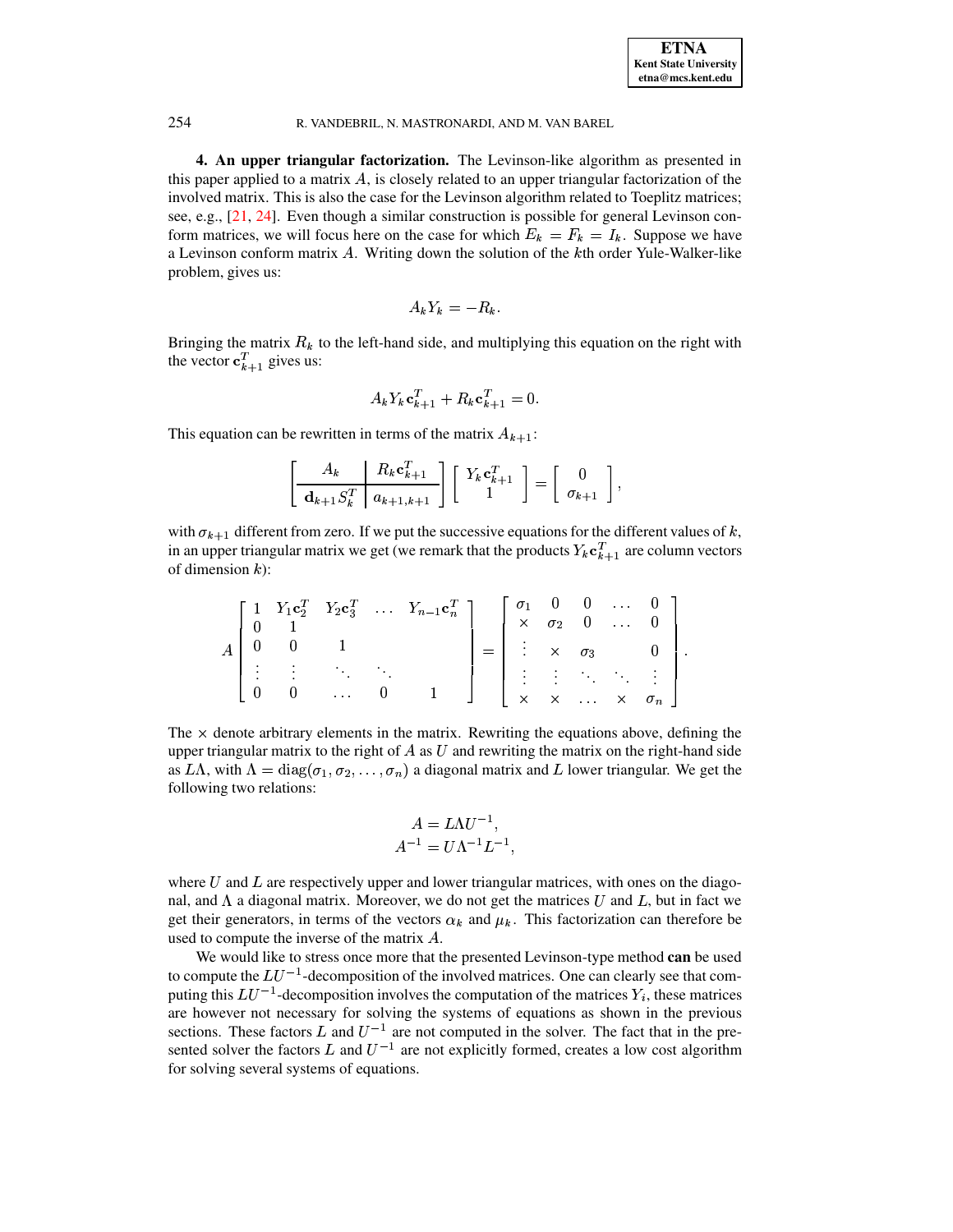<span id="page-12-0"></span>**5. Examples.** In this section we will provide several classes of matrices, which are simple  $(p_1, p_2)$ -Levinson conform. Hence we can apply our previously designed algorithm and come to an  $O(p_1 p_2 n)$  solver for these systems of equations. We do not always derive the complete algorithm, but we define all the necessary matrices to illustrate that the presented matrices are indeed simple  $(p_1, p_2)$ -Levinson conform matrices.

**5.1. Givens-vector representable semiseparable matrices.** Nowadays a lot of attention is being paid to semiseparable, and closely related matrices. Systems of equations with semiseparable plus diagonal coefficient matrices arise for example in differential and integral equations [\[23,](#page-25-8) [28\]](#page-26-3), in oscillation theory [\[19\]](#page-25-9), statistics [\[22\]](#page-25-10), and so on.

For example, in the papers [\[8,](#page-25-11) [12,](#page-25-12) [14,](#page-25-13) [15,](#page-25-14) [18,](#page-25-15) [26,](#page-25-16) [30\]](#page-26-4) different methods were proposed for solving semiseparable systems of equations. Some of these papers cover more general structures than the simple semiseparable one, the papers [\[26,](#page-25-16) [30\]](#page-26-4) focus explicitely on the class of semiseparable matrices of semiseparability rank 1 plus a diagonal. For this class of matrices, the complexities of some of the different solvers are  $54n$  flops for [\[30\]](#page-26-4),  $58n$  flops for [\[18\]](#page-25-15), 59*n* flops for [\[8\]](#page-25-11) and  $80n$  flops for [\[14\]](#page-25-13).

As the structure of the simple  $(p_1, p_2)$ -Levinson conform matrices, as presented in this paper does not extend towards the diagonal, there is no loss of generality when solving a simple  $(p_1, p_2)$ -Levinson conform matrix plus a diagonal. In fact it does not even increase the complexity. This means that the solver we derive below is also applicable for semiseparable plus diagonal matrices.

In [\[32\]](#page-26-5), an alternative representation for semiseparable matrices of semiseparability rank 1 was presented. The representation is based on a sequence of Givens transformations and a vector. Let us consider here the unsymmetric case, namely an unsymmetric semiseparable matrix of semiseparability rank 1, represented by using two sequences of Givens rotations and a vector. (More information concerning this representation with respect to other types of representations and algorithms related to it can be found in [\[32\]](#page-26-5).) Let us denote the first sequence of Givens rotations, and the vector for representing the lower triangular part as:

$$
G = \begin{bmatrix} c_1 & c_2 & \dots & c_{n-1} \\ s_1 & s_2 & \dots & s_{n-1} \end{bmatrix},
$$
  

$$
d = \begin{bmatrix} d_1 & d_2 & \dots & d_n \end{bmatrix}
$$

and the second sequence of rotations and the vector, representing the strictly upper triangular part as:

$$
H = \begin{bmatrix} r_1 & r_2 & \dots & r_{n-2} \\ t_1 & t_2 & \dots & t_{n-2} \end{bmatrix},
$$
  

$$
e = \begin{bmatrix} e_1 & e_2 & \dots & e_{n-1} \end{bmatrix}.
$$

 $e = \begin{bmatrix} e_1 & e_2 & \dots & e_{n-1} \end{bmatrix}$ .<br>The matrices G and H contain in the first row, the cosines of Givens transformations and in the second row the sines of the Givens transformation; every column corresponds to one Givens rotation. The resulting semiseparable matrix  $S$  is of the following form

- . . . .  $c_1a_1$   $r_1e_1$   $r_2t_1e_1$  ...  $r_{n-2}t_{n-3}$   $t_1e_1$   $t_{n-2}t_{n-3}$   $t_1e_1$  |<br>  $c_2s_1d_1$   $c_2d_2$   $r_2e_2$   $r_{n-3}t_{n-3}$   $t_2e_1$   $t_{n-2}t_{n-3}$   $t_1e_1$  | :  ! 4  $c_3s_2s_1d_1$   $c_3s_2d_2$   $c_3d_3$  :  $c_{n-1}a_{n-2}$   $t_{n-2}e_{n-2}$   $t_{n-2}e_{n-2}$ !"¤
!" #"!% !"¤ +  $\frac{1}{\sqrt{2}}$ **All the contract of the contract of the contract of the contract of the contract of the contract of the contract of the contract of the contract of the contract of the contract of the contract of the contract of the contr**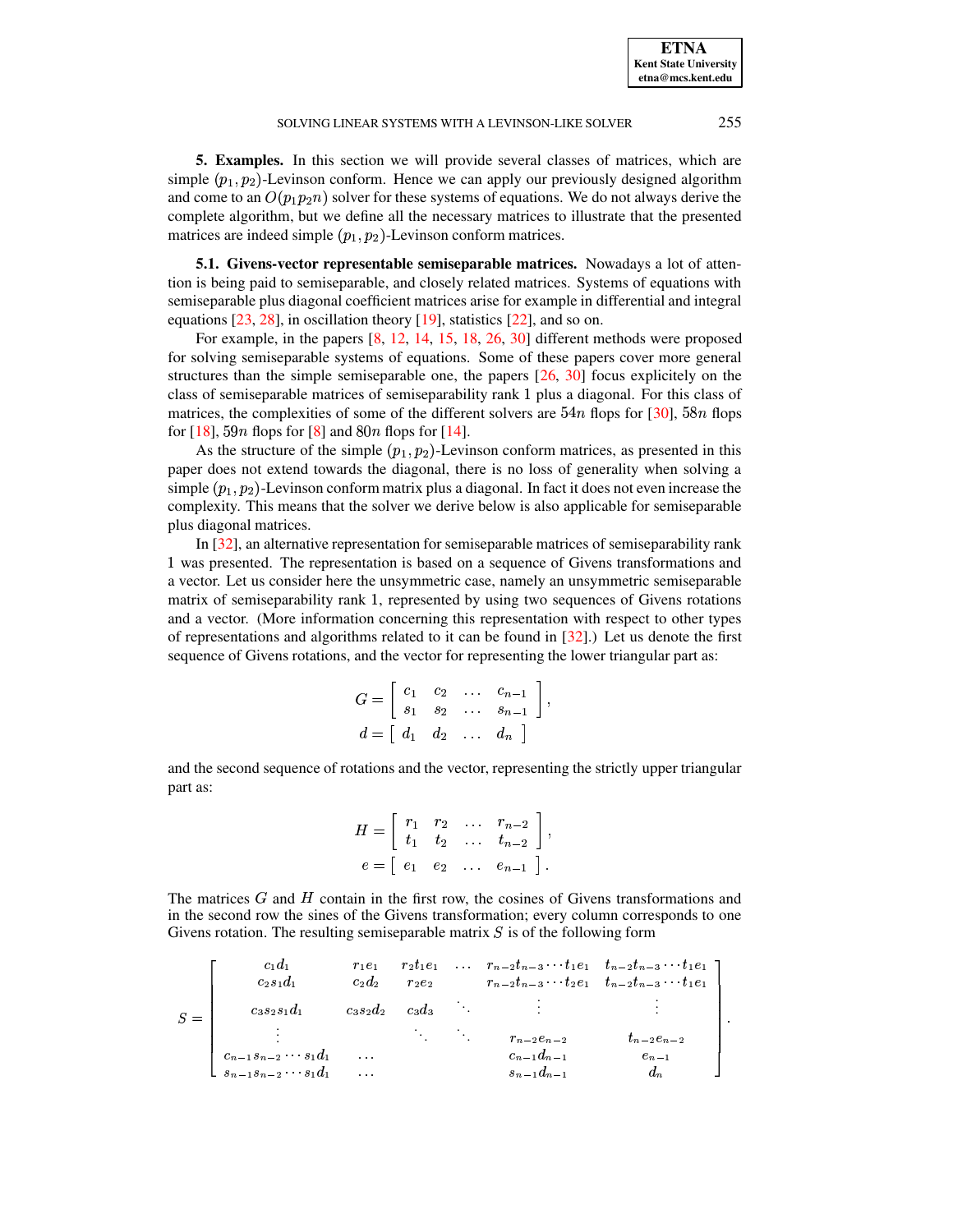| <b>ETNA</b>                  |
|------------------------------|
| <b>Kent State University</b> |
| etna@mcs.kent.edu            |

We will construct here only the matrices  $R_k$ ,  $c_k$  and  $P_k$  corresponding to the upper triangular part. The matrices corresponding to the lower triangular part, can be constructed in a similar way.

Put  $R_1 = e_1$  and define  $c_{k+1} = r_k$  for  $k = 1, ..., n-2$  and  $c_n = 1$ . If  $P_k = t_k$  and  $\xi_k = e_k$ , we get for  $k = 2, ..., n - 1$ :

$$
R_{k} = \left[\frac{R_{k-1}t_{k-1}}{e_{k}}\right] = \left[\begin{array}{c} e_{1}t_{1}t_{2}\cdots t_{k-1} \\ e_{2}t_{2}\cdots t_{k-1} \\ \vdots \\ e_{k-1}t_{k-1} \\ e_{k} \end{array}\right]
$$

and hence (only the upper triangular part is shown)

$$
A_{k+1} = \left[ \begin{array}{c|c} A_k & R_k r_k \\ \hline c_{k+1} d_{k+1} \end{array} \right] = \left[ \begin{array}{c|c} r_k t_{k-1} & \cdots & t_1 e_1 \\ r_k t_{k-1} & \cdots & t_2 e_1 \\ \vdots & \vdots & \vdots \\ r_k e_k & \cdots & r_k e_k \\ \hline c_{k+1} d_{k+1} & \end{array} \right]
$$

Which states that our defined matrices, generate the matrix A. Moreover we remark that the multiplication of a vector with any of the matrices  $P_k = t_k$  can clearly be performed in linear time. This defines all the matrices, and therefore, this matrix is simple  $(1, 1)$ -Levinson conform and admits an  $O(n)$  Levinson-like method. Using the operation count as presented in Section 3.5, we see that the cost of solving a system of equations is bounded by  $24n - 29$ operations (with  $\kappa_1 = \gamma_1 = 1$  and  $\kappa_2 = \gamma_2 = 0$ ).

<span id="page-13-0"></span>**5.2.**  $(1, 1)$ -Quasiseparable matrices. In this section, the class of  $(1, 1)$ -quasiseparable matrices is considered. General quasiseparable matrices (see  $[16]$ ) are investigated in Section  $5.4$  as the general class is slightly different.

Currently a lot of attention is paid to the class of quasiseparable matrices; see, e.g., [12, 13, 17, 18]. Briefly speaking, we can say that a matrix is  $(1, 1)$ -quasiseparable if every subblock taken out of the strictly upper triangular part of the matrix has rank at most 1 (the same holds for the lower triangular part). Hence, the structure does not incorporate the diagonal, in contrast to semiseparable matrices. The class of  $(1, 1)$  quasiseparable matrices incorporates for example the class of semiseparable matrices of semiseparability rank 1, tridiagonal matrices and unitary Hessenberg matrices. Several algorithms for solving systems of equations with quasiseparable matrices exist. The methods presented in  $[12, 18]$  compute a  $QR$ -factorization, and solve the system in this way. The methods presented in [13, 17] use a recursive scheme for computing the solution and are in fact closely related to the Levinson method presented here applied to quasiseparable matrices. A comparison between these approaches is given in Section 5.4.

Let us illustrate that  $(1, 1)$ -quasiseparable matrices can be considered as simple  $(1, 1)$ -Levinson conform matrices, and hence admit an  $O(n)$  solver of the Levinson type.

The class of (1, 1)-quasiseparable matrices  $R = (r_{i,j})$  consists of matrices of the following form:

$$
r_{i,j} = \begin{cases} p_i a_{i,j}^{\times} q_j, & 1 \leq i < j \leq n, \\ d_i, & 1 \leq i = j \leq n, \\ g_i b_{i,j}^{\times} h_j, & 1 \leq j < i \leq n. \end{cases}
$$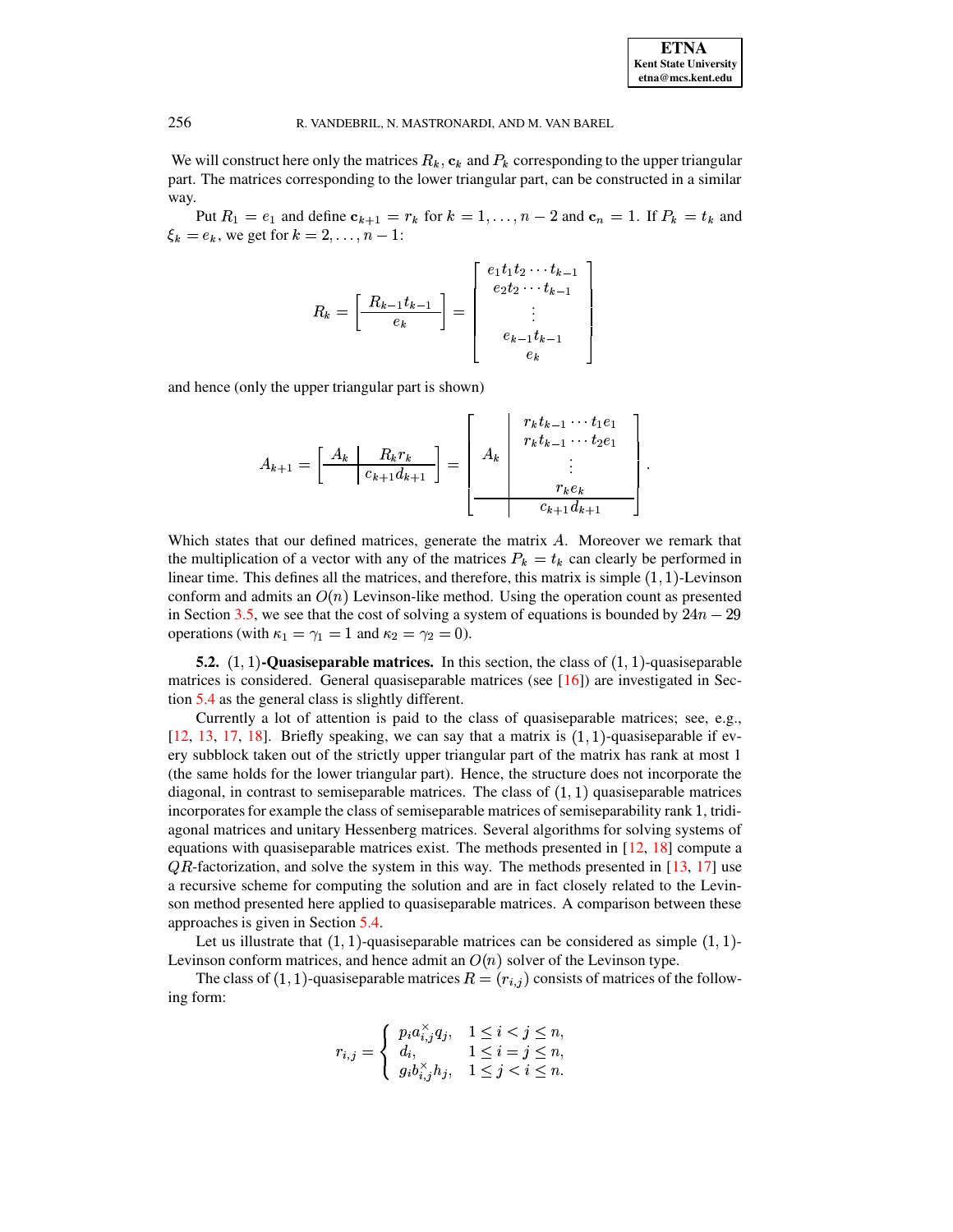| <b>ETNA</b>           |  |  |  |  |
|-----------------------|--|--|--|--|
| Kent State University |  |  |  |  |
| etna@mcs.kent.edu     |  |  |  |  |

Where  $a_{i,j}^{\times} = a_{i+1} \dots a_{j-1}$  and  $b_{i,j}^{\times} = b_{i+1} \dots b_{j-1}$  and all the elements  $a_i, b_i, p_i, q_i, g_i, h_i$  and  $d_i$  are scalars.

As the stucture of the upper triangular part is exactly the same as the structure from the lower triangular part, we will search for the matrices corresponding to the upper triangular part. The upper triangular part of such a  $(1,1)$ -quasiseparable matrix R has the following structure:

$$
R = \begin{bmatrix} d_1 & p_1q_2 & p_1a_2q_3 & p_1a_2a_3q_4 & \cdots & p_1a_2 \ldots a_{n-1}q_n \\ d_2 & p_2q_3 & p_2a_3q_4 & \cdots & p_2a_3 \ldots a_{n-1}q_n \\ d_3 & p_3q_4 & \cdots & p_3a_4 \ldots a_{n-1}q_n \\ d_4 & & \vdots & \\ & & \ddots & \\ & & & & p_{n-1}q_n \\ & & & & & d_n \end{bmatrix}
$$

Initializing  $R_1 = p_1$  and defining  $c_{k+1} = q_{k+1}$ ,  $P_k = a_{k+1}$  and  $\xi_k = p_k$  gives us for  $k = 1, \ldots, n - 1$ :

$$
R_k = \left[\frac{R_{k-1}P_{k-1}}{\xi_k}\right] = \left[\frac{R_{k-1}a_k}{p_k}\right] = \left[\begin{array}{c}p_1a_2a_3\cdots a_k\\p_2a_3\cdots a_k\\\vdots\\p_{k-1}a_k\\p_k\end{array}\right]
$$

and hence

$$
A_{k+1} = \left[\begin{array}{c|c} A_k & R_k c_{k+1} \\ \hline a_{k+1,k+1} \end{array}\right] = \left[\begin{array}{c|c} A_k & R_k q_{k+1} \\ \hline d_{k+1} \end{array}\right] = \left[\begin{array}{c|c} p_1 a_2 a_3 \cdots a_k q_{k+1} & p_2 a_3 \cdots a_k q_{k+1} \\ p_2 a_3 \cdots a_k q_{k+1} & \vdots & \vdots \\ p_{k-1} a_k q_{k+1} & p_k q_{k+1} \\ \hline d_{k+1} & d_{k+1} \end{array}\right],
$$

which gives us the desired matrices. All the conditions are satisfied (including the demands on the multiplication with  $P_k$ ) to have a simple (1, 1)-Levinson conform matrix. Using the operation count as presented in Section 3.5, we see that the cost is bounded by  $24n - 29$ operations (with  $\kappa_1 = \gamma_1 = 1$  and  $\kappa_2 = \gamma_2 = 0$ ), which is exactly the same number of operations for a semiseparable plus diagonal matrix represented with a sequence of Givens transformations and a vector. In fact both representations are closely related to each other; see  $[32]$ .

A careful computation of the number of operations involved in Algorithm 5.3 proposed in [17] for solving a  $(1, 1)$ -quasiseparable matrices gives us, for the number of flops, the following complexity:  $49n + O(1)$ .

<span id="page-14-0"></span>5.3. Higher order generator representable semiseparable matrices. In two recent papers [27, 31], we investigated how to solve symmetric strongly nonsingular systems of higher order semiseparable matrices plus band matrices using a Levinson-like technique. The results provided in this paper are more general. We include here the class of higher order generator representable matrices as an example. Moreover, we prove here that also nonsymmetric matrices fit in this framework. Implementations of these solvers are available; see  $[27, 31]$ .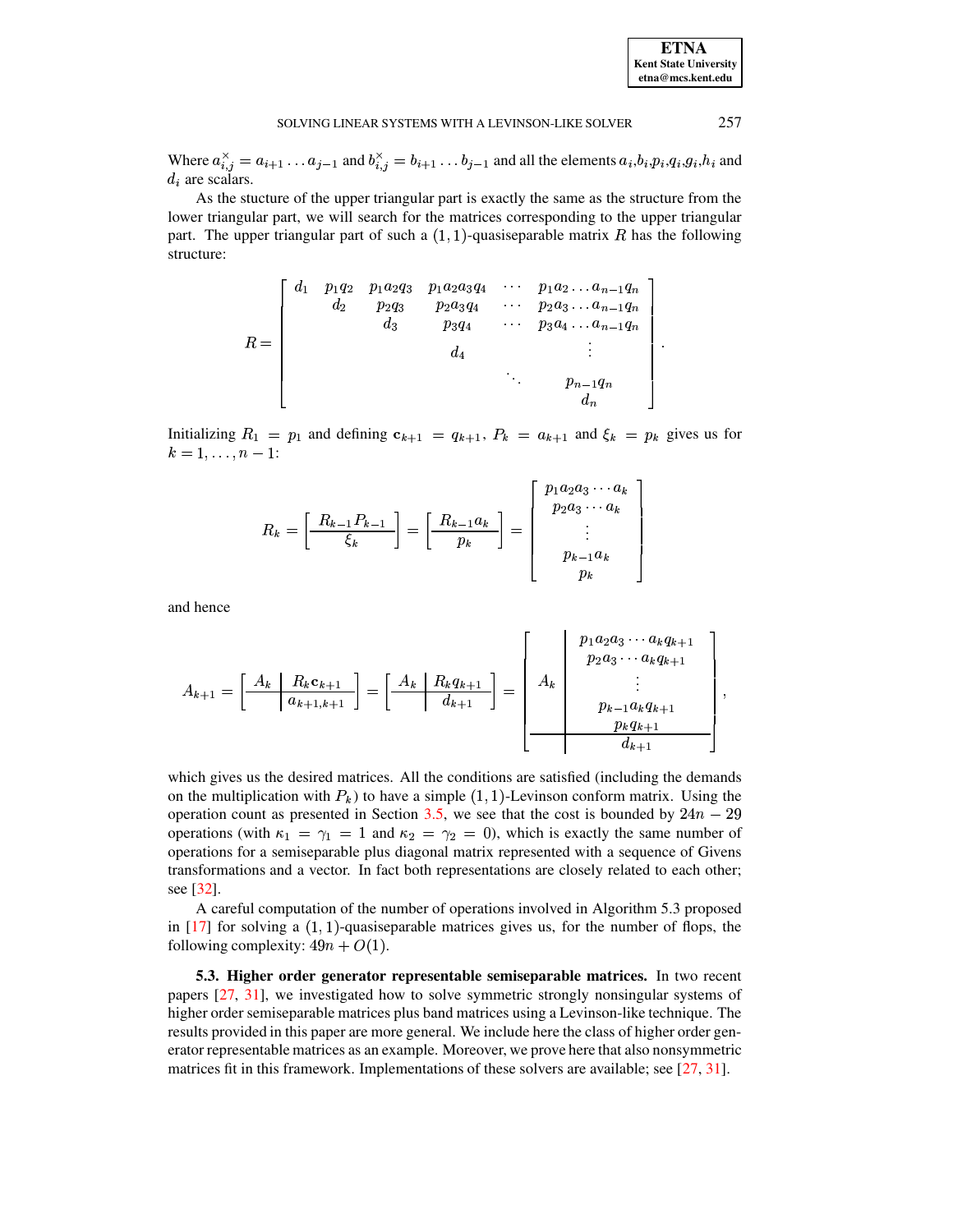| <b>ETNA</b>                  |
|------------------------------|
| <b>Kent State University</b> |
| etna@mcs.kent.edu            |

Suppose we have the following higher order generator representable semiseparable matrix  $A$ :

$$
A = \begin{bmatrix} \mathbf{q}_1 \mathbf{p}_1^T & \mathbf{q}_1 \mathbf{p}_2^T & \dots & \mathbf{q}_1 \mathbf{p}_n^T \\ \mathbf{v}_1 \mathbf{u}_1^T & \mathbf{q}_2 \mathbf{p}_2^T & & \vdots \\ \vdots & & \ddots & \mathbf{q}_{n-1} \mathbf{p}_n^T \\ \mathbf{v}_1 \mathbf{u}_{n-1}^T & \dots & \mathbf{v}_{n-1} \mathbf{u}_{n-1}^T & \mathbf{q}_n \mathbf{p}_n^T \end{bmatrix},
$$

for which all the row vectors  $\mathbf{u}_i$  and  $\mathbf{v}_i$  are of length  $p_2$  and the row vectors  $\mathbf{p}_i$  and  $\mathbf{q}_i$  are of length  $p_1$ . This matrix is called an  $(p_1, p_2)$ -generator representable semiseparable matrix. We will prove now that this matrix is simple  $(p_1, p_2)$ -Levinson conform.

Let us define the matrices  $R_k$  and  $S_k$  as follows:

$$
R_k = \begin{bmatrix} \mathbf{q}_1 \\ \vdots \\ \mathbf{q}_k \end{bmatrix} \text{ and } S_k = \begin{bmatrix} \mathbf{v}_1 \\ \vdots \\ \mathbf{v}_k \end{bmatrix}.
$$

Defining  $P_k = I_{p_1}$ ,  $Q_k = I_{p_2}$ ,  $\eta_k = \mathbf{v}_k$  and  $\xi_k = \mathbf{q}_k$  gives us the following relations (these are Conditions 2 and 3 of Definition 2.2):

$$
R_{k+1} = \left[\frac{R_k}{\mathbf{q}_{k+1}}\right] \text{ and } S_{k+1} = \left[\frac{S_k}{\mathbf{v}_{k+1}}\right]
$$

Moreover the upper left  $(k + 1) \times (k + 1)$  block of A is of the following form (Condition 1) of Definition 2.2):

$$
A_{k+1} = \left[ \begin{array}{c|c} A_k & R_k \mathbf{p}_{k+1}^T \\ \hline \mathbf{u}_k S_k^T & \mathbf{p}_{k+1} \mathbf{q}_{k+1}^T \end{array} \right].
$$

This coefficient matrix satisfies all the properties to come to the desired  $O(p_1p_2n)$  Levinsonlike solver. Using the operation count as presented in Section 3.5, we see that the number of operations is bounded by

$$
(6p_1p_2+7p_1+4p_2+1)(n-1)-3p_1p_2+3p_1-2p_2+1.
$$

<span id="page-15-0"></span>5.4. General quasiseparable matrices. References concerning the class of quasiseparable matrices can be found in Section 5.2. In this section we will compare the Levinson-like method, with the algorithm presented in [17], for solving quasiseparable systems of equations  $Rx = b$ . Before comparing both methods, we will briefly indicate how quasiseparable matrices fit into this framework. A general  $(p_1, p_2)$ -quasiseparable matrix is of the following form

$$
r_{i,j} = \begin{cases} p_i a_{i,j}^\times q_j^T, & 1 \leq i < j \leq n, \\ d_i, & 1 \leq i = j \leq n, \\ g_i b_{i,j}^\times h_j^T, & 1 \leq j < i \leq n. \end{cases}
$$

Where  $a_{i,j}^{\times} = a_{i+1} \dots a_{j-1} b_{i,j}^{\times} = b_{i+1} \dots b_{j-1}, p_i, q_i \in \mathbb{R}^{1 \times p_1}, g_i, h_j \in \mathbb{R}^{1 \times p_2}, a_i \in \mathbb{R}^{p_1 \times p_1}$  and  $b_i \in \mathbb{R}^{p_2 \times p_2}$  for all *i*. Combining the techniques presented in Sections 5.3 and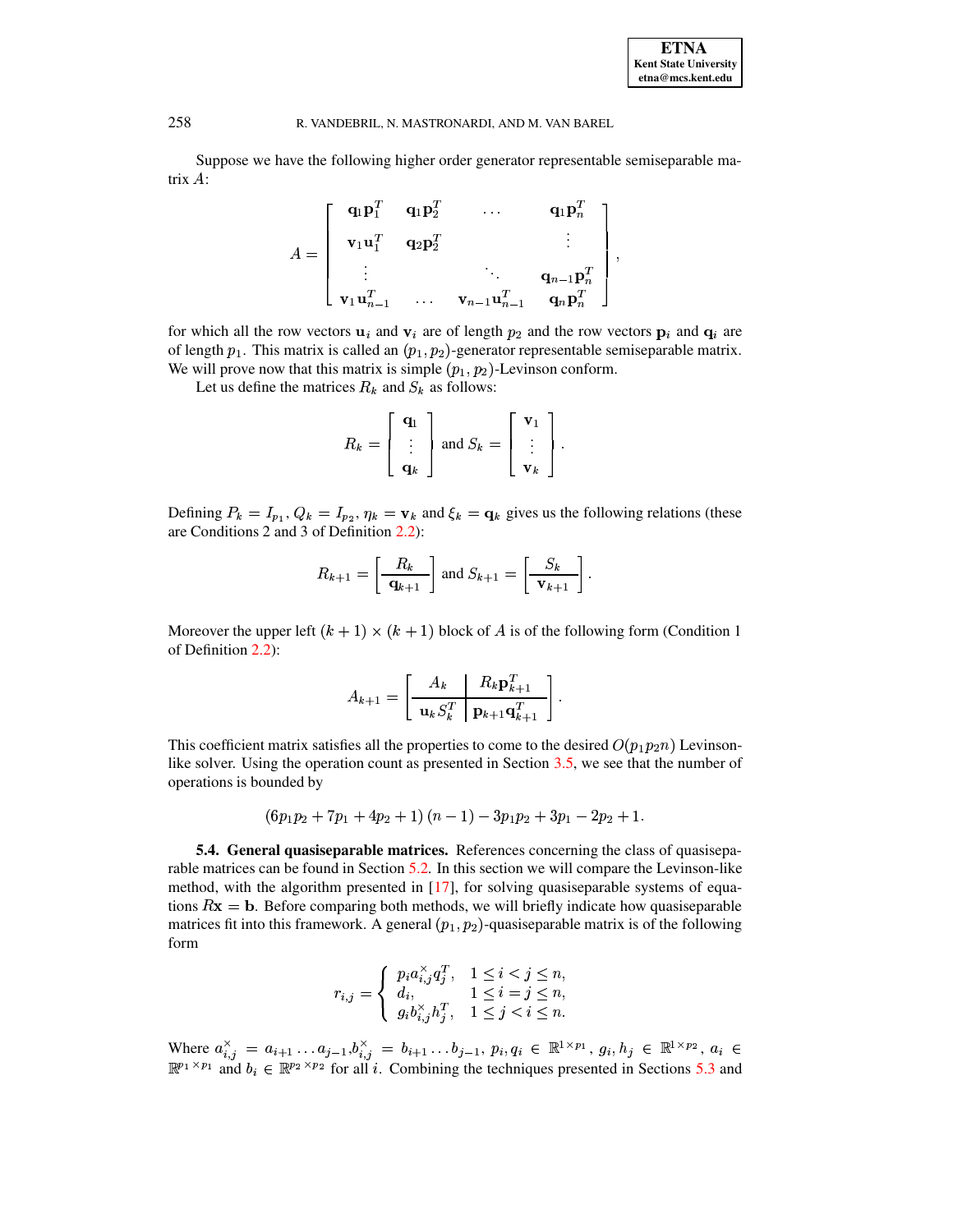5.2, we see that our quasiseparable matrix is  $(p_1, p_2)$ -Levinson conform (we do not include the details). The quasiseparable matrix is however not simple Levinson conform as our matrices  $P_k = a_{k+1}$  and  $Q_k = b_{k+1}$  and these matrices  $a_{k+1}$  and  $b_{k+1}$  do not necessarily admit a linear multiplication with a vector. Hence, we are in the case of Section 3.6, leading to a complexity of

$$
n\Big[2p_1^2p_2+2p_1p_2^2+4p_1^2+4p_1p_2+3p_2^2+5p_1+2p_2+1\Big]+O(1).
$$

for solving a quasiseparable matrix via the Levinson-like solver, as presented in this paper.

The method presented in [17], computes in fact the generators of the inverse of the quasiseparable matrix, and then applies a fast multiplication  $A^{-1}$  to the right-hand side **b** to compute the solution vector x. Moreover the algorithm produces also the generators for the matrices  $L$  and  $U$ , in the following factorization of the matrix  $A$ :

$$
A = L\Lambda U,
$$

where  $L$  and  $U$  are respectively lower and upper triangular matrices, with ones on the diagonal, and  $\Lambda$  is a diagonal matrix. A complexity count of the algorithm proposed in [17], gives us the following number of flops<sup>2</sup>

$$
n\left[4p_1^2p_2+4p_2^2p_1+12p_1p_2+8p_1^2+8p_2^2+5p_1+5p_2+3\right]+O(1).
$$

The method presented in this paper however, does not explicitely compute the generators of the inverse of the quasiseparable matrix. But in some sense it calculates an upper triangular factorization of the following form (see Section 4)

$$
AU=L\Lambda.
$$

where U and L are respectively upper and lower triangular with ones on the diagonal, and  $\Lambda$ is a diagonal matrix. Moreover comparing both complexity counts, we see that our Levinsonlike solver is approximately 2 times faster as the solver presented in  $[17]$ .

We remark however that the algorithm proposed in  $[17]$ , is also capable of dealing with block quasiseparable matrices, which our method in the current form is not capable of dealing with. Using the techniques however, which will be presented in the look-ahead section (Section 6), one can derive the block version of the Levinson-like solver as presented in this paper.

**5.5. Band matrices.** We will now briefly illustrate how we can solve band matrices using the above proposed method. There is a huge variety of methods for solving banded systems of equations: from  $QR$ -decompositions,  $LU$ -decompositions, Gaussian elimination to parallel methods. Some of these methods can be found in  $[10]$ , and the references therein. Band matrices can also be considered as quasiseparable matrices, for example a  $(p_1, p_2)$  band matrix is also  $(p_1, p_2)$ -quasiseparable. But instead of using the quasiseparable approach, the direct approach gives a much faster algorithm: the quasiseparable approach involves the terms  $p_1^2p_2$ ,  $p_1p_2^2$  and  $p_1p_2$  in the complexity count, whereas the Levinson-like approach only involves the term  $p_1p_2$  in the complexity count (see Section 5.4, and the complexity count at the end of this section).

Assume we have an  $(p_1, p_2)$ -band matrix A of the following form:

<span id="page-16-0"></span> ${}^{2}$ In the paper [17] another definition of a flop is used, than the one used throughout this paper. Therefore the operation count as presented in [17], was translated towards the definition of a flop in this paper.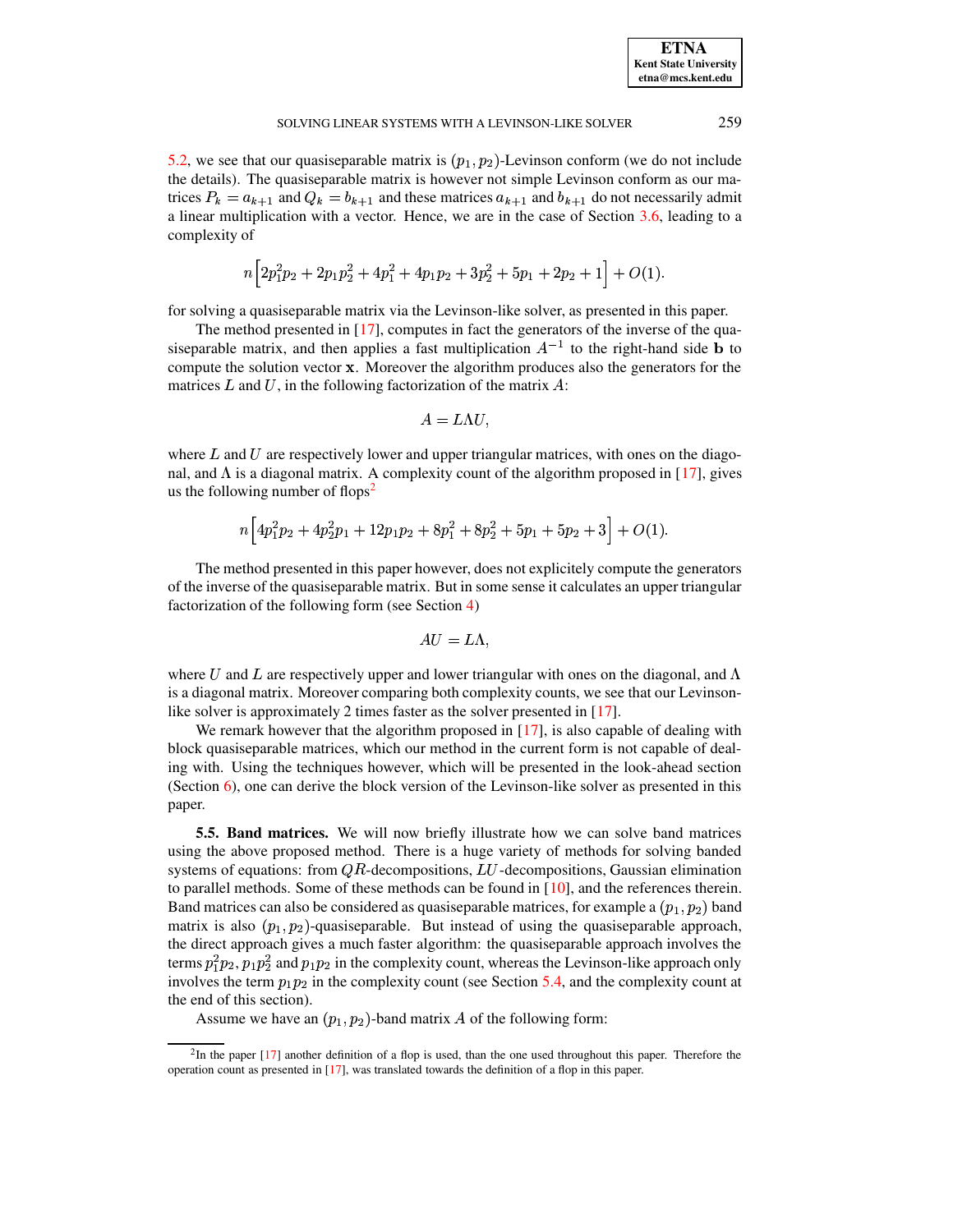and the state of the state of the state of

# 260 R. VANDEBRIL, N. MASTRONARDI, AND M. VAN BAREL

$$
A = \begin{bmatrix} a_{1,1} & a_{1,2} & \dots & a_{1,p_1+1} & 0 & \dots & 0 \\ a_{2,1} & a_{2,2} & a_{2,3} & \dots & a_{2,p_1+2} & \vdots \\ \vdots & a_{3,2} & a_{3,3} & & \ddots & 0 \\ a_{p_2+1,1} & \vdots & & \ddots & & a_{n-p_1,n} \\ 0 & a_{p_2+2,2} & & & \vdots \\ \vdots & & \ddots & & & \vdots \\ 0 & \dots & 0 & a_{n,n-p_2} & \dots & a_{n,n-1} & a_{n,n} \end{bmatrix},
$$

with all the  $a_{i,j} \in \mathbb{R}$ . This is not the most compact representation of the band matrix A, as many of its elements are zero. Let us therefore introduce the matrix  $A$ . (Similarly we can construct the matrix  $\underline{A}$ , for the lower triangular part.) which contains the elements in the same row, strictly Let us denote with  $\bar{a}_i$  the *i*th row out of the matrix A, this means:

$$
\begin{cases} \bar{\mathbf{a}}_i = [0, \ldots, 0, a_{1,i}, a_{2,i}, \ldots, a_{i-1,i}] & \text{if } i \leq p_1 \\ \bar{\mathbf{a}}_i = [a_{i-p_1,i}, a_{i-p_1+1,i}, \ldots, a_{i-1,i}] & \text{if } i > p_1. \end{cases}
$$

The row vectors  $\bar{\mathbf{a}}_i$  are of length  $p_1$  ( $\bar{\mathbf{a}}_1 = 0$ ). It is shown now that the upper triangular part of the matrix satisfies the desired conditions, to be simple  $(p_1, p_2)$ -Levinson conform. (The lower triangular part is similar.) Let us define  $R_k$  as a  $k \times p_1$  matrix of the following form:

$$
R_k = \left[\begin{array}{c} 0 \\ \hline I_{p_1} \end{array}\right],
$$

where  $I_{p_1}$  denotes the identity matrix of size  $p_1$ . In the beginning of the algorithm, we have that  $k \leq p_1$ . In this case we take only the last k lines of  $I_{p_1}$ , this means that:

$$
R_k = \begin{cases} [0, I_k] & \text{if } k < p_1 \\ I_{p_1} & \text{if } k = p_1 \\ \begin{bmatrix} 0 \\ I_{p_1} \end{bmatrix} & \text{if } k > p_1. \end{cases}
$$

For every k the matrix  $P_k$  is defined as the shift operator P, which is an  $p_1 \times p_1$  matrix of the following form

$$
P = \left[ \begin{array}{ccccc} 0 & & \dots & 0 \\ 1 & 0 & & \dots & 0 \\ 0 & 1 & 0 & & \vdots \\ \vdots & & \ddots & \ddots & \\ 0 & \dots & 0 & 1 & 0 \end{array} \right].
$$

Multiplying a matrix on the right with this operator, will shift all the columns in this matrix one position to the left, and add a trailing zero column. Using this shift matrix and defining for every k the vector  $\xi_k = [0, 0, \ldots, 0, 1]$  gives us

$$
R_{k+1} = \left[ \begin{array}{c} R_k P \\ [0, \ldots, 0, 1] \end{array} \right].
$$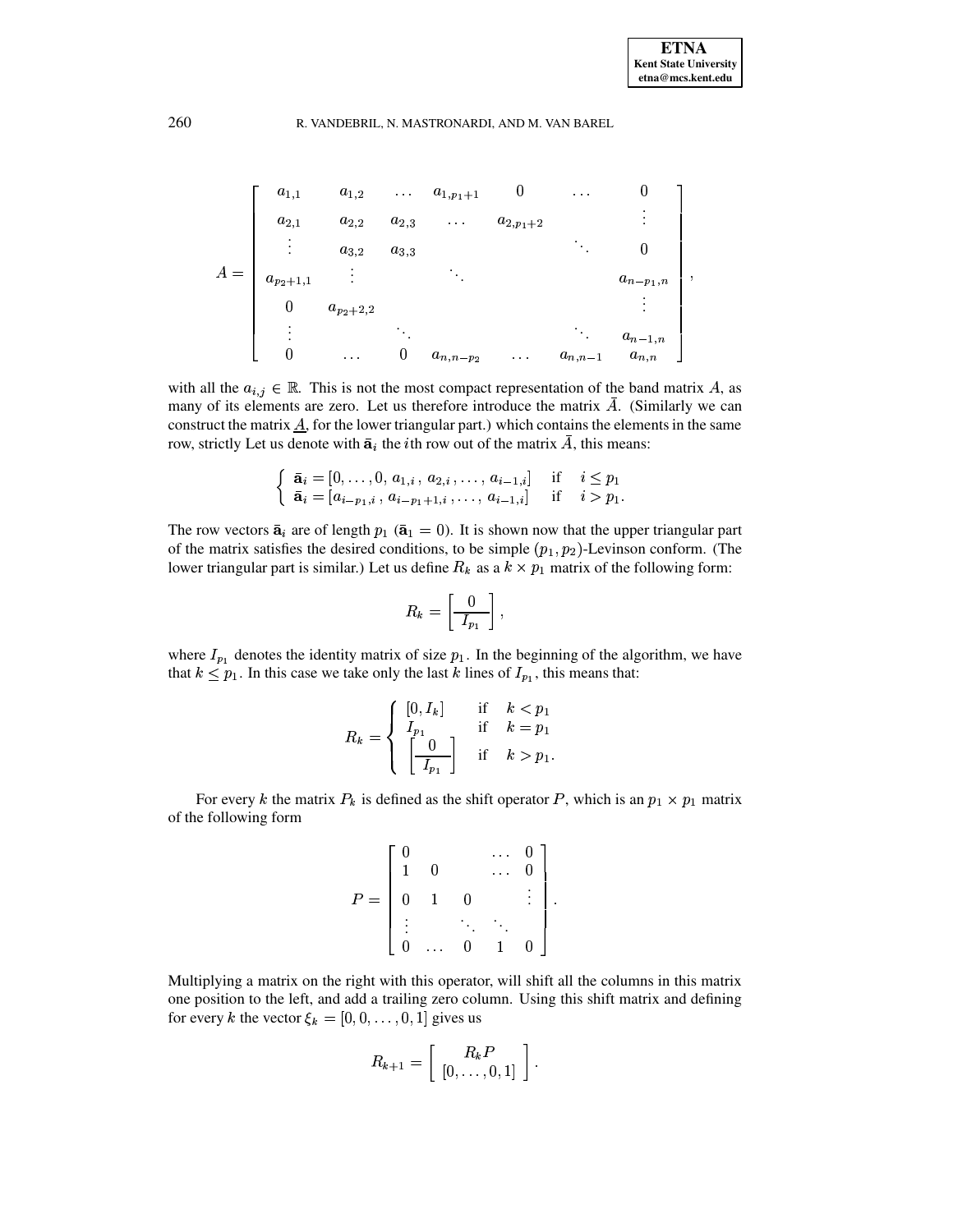Using the above definitions and defining  $c_k = \bar{a}_k$  (define  $S_k$  and  $d_k$  similarly as for the upper triangular part.) leads to the following relations:

$$
A_{k+1} = \left[ \begin{array}{c|c} A_k & R_k \bar{\mathbf{a}}_{k+1}^T \\ \hline \mathbf{d}_{k+1} S_k^T & a_{k+1,k+1} \end{array} \right]
$$

This means that our band matrix is simple  $(p_1, p_2)$ -Levinson conform, leading to a solver of complexity  $O(p_1p_2n)$ . More precisely we know, as the multiplication on the right with the matrix  $P_k$  does not involve operations (just index shuffling), that the number of operations is bounded by

$$
\left(6p_1p_2+7p_1+4p_2+1\right)\left(n-1\right)-3p_1p_2+3p_1-2p_2+1,
$$

as  $\kappa_1 = \kappa_2 = \gamma_1 = \gamma_2 = 0$ . This is clearly an upper bound, as the special structure of the matrices  $R_k$  is not taken into consideration. Exploiting this structure results in further complexity reduction.

**5.6. Arrowhead matrices.** Arrowhead matrices are often an essential tool for the computation of the eigenvalues, via divide and conquer approaches [5, 9]. They also arise, in block form, in domain decomposition methods, when discretizing partial differential equations where they are used as preconditioners. In this section we will show how arrowhead matrices can be solved efficiently using the presented framework, and we will present the algorithm based on Section 3.5. Let us consider the nonsymmetric arrowhead matrix of the following form:

$$
A = \begin{bmatrix} a_1 & \bar{a}_2 & \bar{a}_3 & \dots & \bar{a}_n \\ \frac{a_2}{a_3} & a_2 & & \\ \vdots & & & \ddots & \\ \frac{a_n}{a_n} & & & & a_n \end{bmatrix},
$$

where the elements of the form  $\bar{a}_i$  denote the elements of the arrow in the upper triangular part, the elements  $\underline{a}_i$  denote the elements of the arrow in the lower triangular part, the elements  $a_i$  denote the diagonal elements, with  $\underline{a}_1 = a_1 = \overline{a}_1$ , and the elements not shown are assumed to be zero.

Let us define the matrices  $R_k$  and  $S_k$  as  $S_k^T = R_k^T = [1, 0, ..., 0]$  which are vectors of length k. Let us define the elements  $c_k = \bar{a}_k$  and  $d_k = \underline{a}_k$ , the matrices  $P_k = Q_k$  are chosen equal to the identity matrix and the vectors  $\xi_k = \eta_k = 0$ . One can easily check that this matrix is simple  $(1, 1)$ -Levinson conform.

Based on our solver of Section 3.5, we derive here the solver for the arrowhead matrix. ALGORITHM 5.1. Initialize

$$
\alpha_1 = \frac{-1}{a_1}
$$
 Flops: 1  
\n
$$
\mu_1 = \frac{b_1}{a_1}
$$
 Flops: 1  
\n
$$
S_1^T Y_1 = S_1^T \alpha_1 = \alpha_1 Flops: 0
$$
  
\n
$$
S_1^T x_1 = S_1^T \mu_1 = \mu_1 Flops: 0
$$

For  $k = 1, ..., n - 1$  do:

261

**ETNA Kent State University**  $etna@mcs. kent.edu$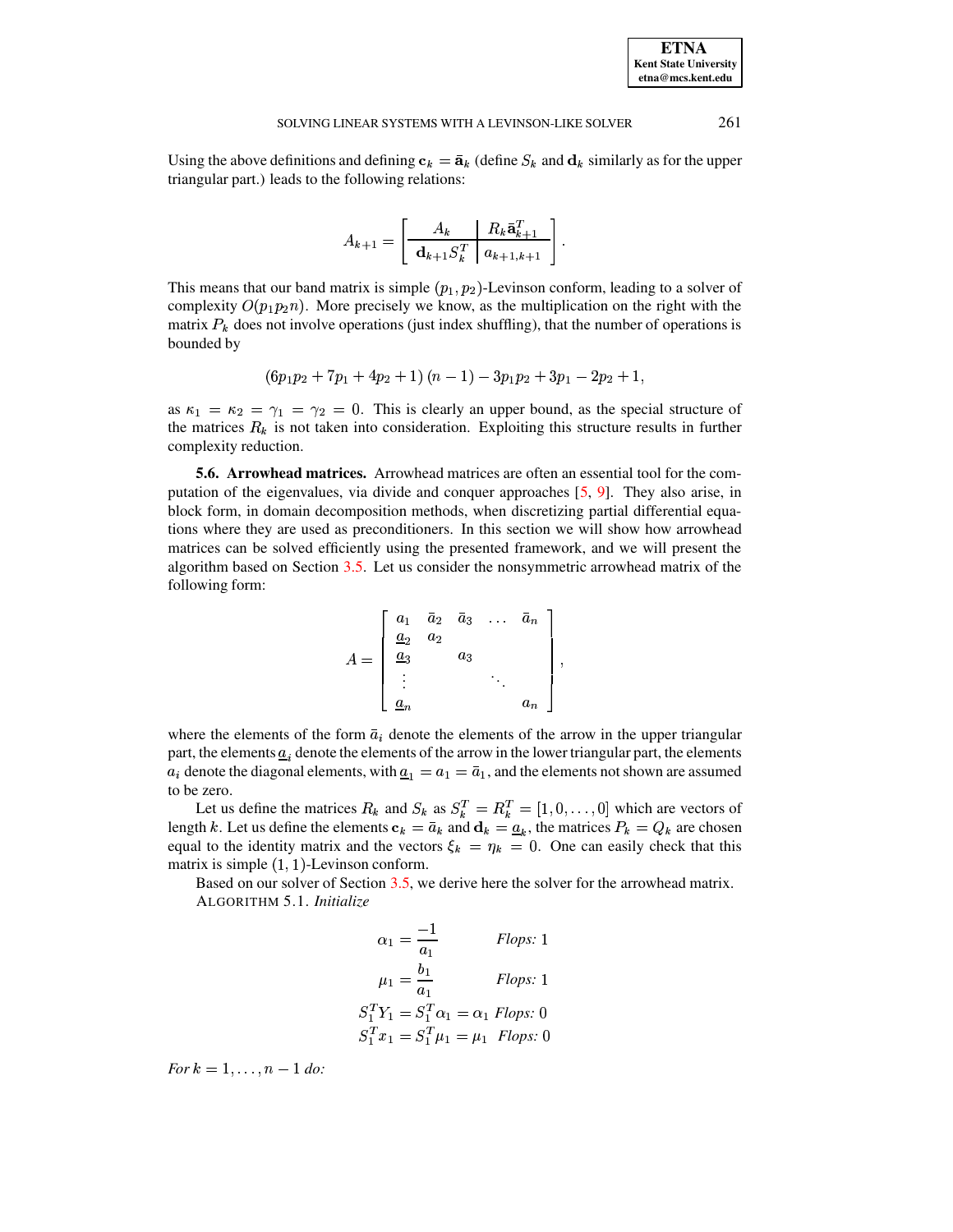|  | 1. Compute and store the following variable: |  |
|--|----------------------------------------------|--|
|  |                                              |  |

| (a) $\underline{a}_{k+1}S_k^TY_k$                                                                                                                     | Flops: 1         |
|-------------------------------------------------------------------------------------------------------------------------------------------------------|------------------|
| (b) $(\underline{a}_{k+1}S_k^TY_k\overline{a}_{k+1}+a_{k+1,k+1})$                                                                                     | Flops: 2         |
| $\underline{a}_{k+1}S_k^TY_k$<br>2. $\alpha_{k+1}$<br>$\underline{a_{k+1}} S_k^T \, Y_k \, \bar{a}_{k+1} + \bar{a}_{k+1,k+1}$                         | Flops: 1         |
| $b_{k+1} - a_{k+1} S_k^T x_k$<br>3. $\mu_{k+1} = \frac{a_{k+1} S_k^T Y_k \bar{a}_{k+1} + a_{k+1,k+1}}{a_{k+1} S_k^T Y_k \bar{a}_{k+1} + a_{k+1,k+1}}$ | Flops: 3         |
| 4. Compute and store the following variables (if $k < n - 1$ ):                                                                                       |                  |
| (a) $S_k^T Y_k \bar{a}_{k+1}$                                                                                                                         | <i>Flops</i> : 1 |
| (b) $S_{k+1}^T Y_{k+1} = S_k^T Y_k + (S_k^T Y_k \bar{a}_{k+1}) \alpha_{k+1}$                                                                          | Flops: 2         |
| (c) $S_{k+1}^T \mathbf{x}_{k+1} = S_k^T \mathbf{x}_k + (S_k^T Y_k \bar{a}_{k+1}) \mu_{k+1}$                                                           | Flops: 2         |
|                                                                                                                                                       |                  |

endfor;

Computation of the solution vector  $(h$  is a dummy variable)

|                                                            | $x_n = \mu_n$<br>$h=\mu_n\bar{a}$ | <i>Flops</i> : 1 |
|------------------------------------------------------------|-----------------------------------|------------------|
| For $k = n - 1, -1, 1$ do<br>1. $x_k = \mu_k + \alpha_k h$ |                                   | <i>Flops:</i> 2  |
| 2. $h = x_i \bar{a}_i + h$                                 |                                   | Flops: 2         |

endfor.

This algorithm has as largest term in its complexity  $19n$ . If one however uses standard Gaussian elimination to solve this system (after having flipped the arrow, so that it points downwards), the complexity is  $6n$ .

**5.7. Unsymmetric structures.** The examples presented above were matrices having a symmetric structure. This means that if the upper part was semiseparable also the lower triangular part was semiseparable, if the upper triangular part was from a band matrix, also the lower triangular part was from a band matrix. But in fact, taking a closer look at the conditions, the upper and/or the lower triangular part of the matrix need not to be related in any way.

Dealing with the upper and the lower triangular part of the matrix separately we can create matrices having a nonsymmetric structure:

- An upper triangular semiseparable matrix is simple  $(p_1, 0)$ -Levinson conform, where  $p_1$  stands for the semiseparability rank of the upper triangular part.
- An upper triangular band matrix is simple  $(p_1, 0)$ -Levinson conform, where  $p_1$ stands for the bandwidth in the upper triangular part.
- Different matrices from statistical applications, which have different semiseparability ranks in the upper and the lower triangular part plus a band matrix can be found in [22]. These matrices fit naturally in this Levinson framework.
- A matrix for which the upper triangular part is semiseparable, and the lower triangular part is coming from a band matrix. For example a unitary Hessenberg matrix, this matrix has the upper triangular part of semiseparable form and only one subdiagonal different from zero. Hence a unitary Hessenberg matrix is simple  $(1, 1)$ -Levinson conform.
- A matrix which has a band structure in the upper triangular part and, for which the lower triangular part comes from an arrowhead is  $(p_1, 1)$ -Levinson conform  $(p_1)$ denotes the bandwidth).
- Moreover, one can also combine matrices, for which the upper or the lower triangular part is quasiseparable. In this case the complexity of the Levinson-like solver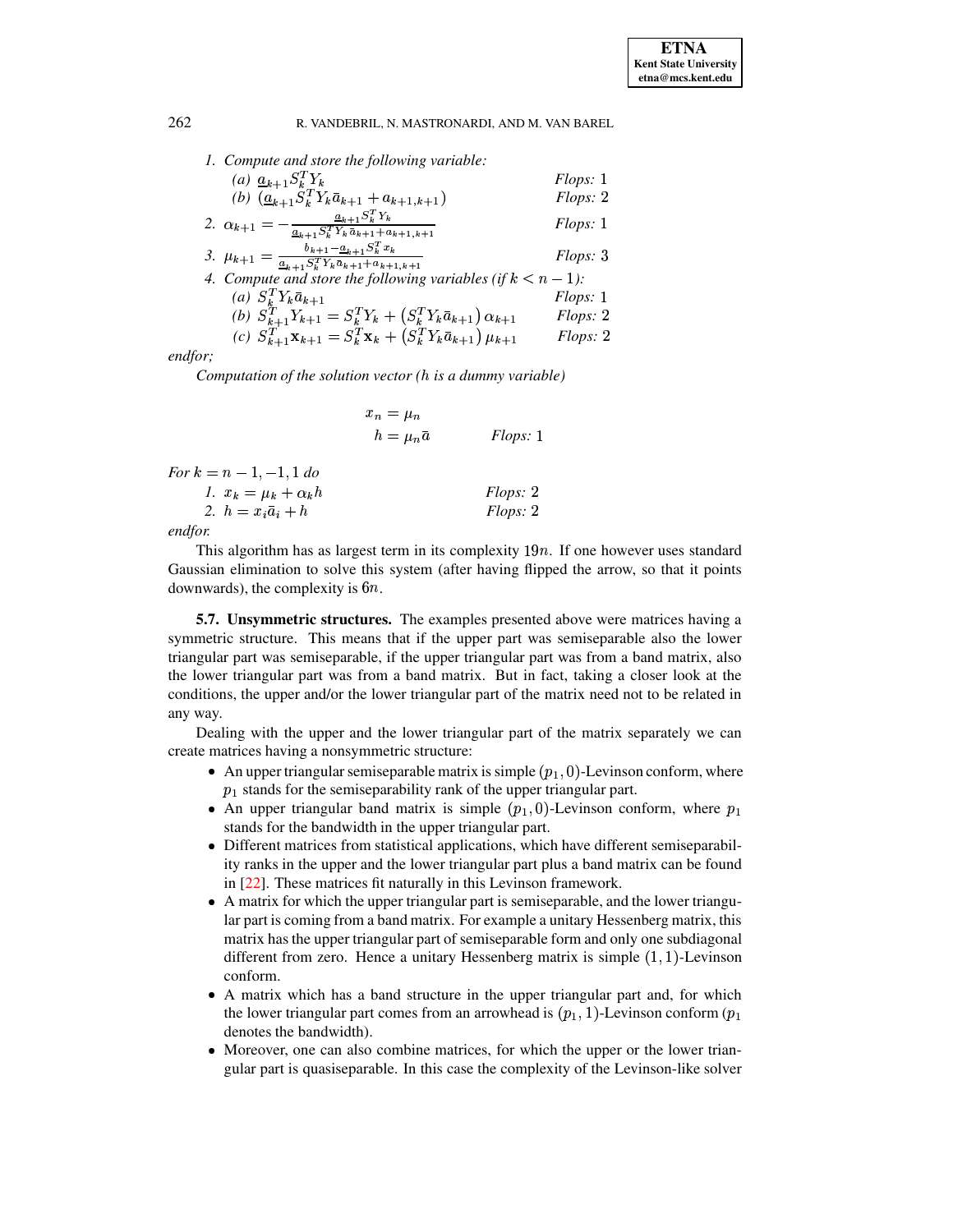changes according to the complexity of the multiplication with the matrices  $P_k$  and  $Q_k$ ; see Section 3.6 for a more detailed analysis of the complexity.

In the following sections, some interesting classes of matrices having an unsymmetric structure are investigated in more detail.

**5.8. Upper triangular matrices.** Let us apply our Levinson solver to an upper triangular system of equations. We have the matrix  $A = (a_{ij})$  where  $a_{ij} = 0$  if  $i > j$ . Let us denote with  $R_k$  the matrix of dimension  $k \times (n-1)$  where  $R_k = [I_k, 0]$  and  $\mathbf{c}_k = [a_{1,k}, \dots, a_{k-1,k}, 0, \dots, 0]$  is a row vector of length  $1 \times (n-1)$ . Moreover we assume the matrix  $S_k = 0$  and  $P = I$ . The matrix is simple  $(n - 1, 0)$ -Levinson conform as:

$$
A_{k+1} = \left[ \begin{array}{c|c} A_k & R_k \mathbf{c}_{k+1}^T \\ \hline 0 & a_{k+1,k+1} \end{array} \right].
$$

We know that solving the system of equations in this manner will lead to an  $O(n^2)$  method. Moreover, this is a well-known method, as we will show.

Let us take a closer look at the solution generated by this Levinson-like approach. We have all the necessary information to easily caculate the values of  $\alpha_k$  and  $\mu_k$  for every k, as  $S_k = 0$ . We have that for every k

$$
\alpha_k = \frac{e_k^{(n)}}{a_{k,k}}
$$

$$
\mu_k = \frac{b_k}{a_{k,k}},
$$

where  $e_k^{(n)}$  is the kth vector of the canonical basis of  $\mathbb{R}^n$ . Using these variables, we can construct the solution vector x for the system  $A\mathbf{x} = \mathbf{b}$ . We will consider the computation of the last three components of x, based on  $(3.10)$ . The last component  $x_n$  has the following form:

$$
x_n = \mu_n = \frac{b_n}{a_{n,n}}.
$$

The component  $x_{n-1}$  is of the following form:

$$
x_{n-1} = \frac{b_{n-1}}{a_{n-1,n-1}} + \frac{(-1)}{a_{n-1,n-1}} \frac{b_n}{a_{n,n}} e_{n-1}^{(n)} \mathbf{c}_n^T
$$

$$
= \frac{-1}{a_{n-1,n-1}} \left( b_{n-1} - a_{n-1,n} x_n \right).
$$

Let us conclude with element  $x_{n-2}$ , which gives us the following equations:

$$
x_{n-2} = \frac{b_{n-2}}{a_{n-2,n-2}} + \frac{e_{n-2}^{(n)}}{a_{n-2,n-2}} \left( \frac{b_{n-1}}{a_{n-1,n-1}} \mathbf{c}_{n-1}^T + (I + \mathbf{c}_{n-1}^T \frac{-1}{a_{n-1,n-1}} e_{n-1}^{(n)}) \frac{b_n}{a_{n,n}} \mathbf{c}_n^T \right)
$$
  
= 
$$
\frac{1}{a_{n-2,n-2}} \left( b_{n-2} - a_{n-2,n-1} \frac{b_{n-1}}{a_{n-1,n-1}} - a_{n-2,n} x_n + \frac{a_{n-2,n-1} a_{n-1,n}}{a_{n-1,n-1}} x_n \right)
$$
  
= 
$$
\frac{1}{a_{n-2,n-2}} (b_{n-2} - a_{n-2,n-1} x_{n-1} - a_{n-2,n} x_n).
$$

This means, that rewriting the general formulas for the Levinson-like solver for upper triangular systems of equations, gives us the well-known backward substition algorithm [21]. In a similar way we can derive the solution method for a lower triangular system of equations. This will give us the forward substitution algorithm.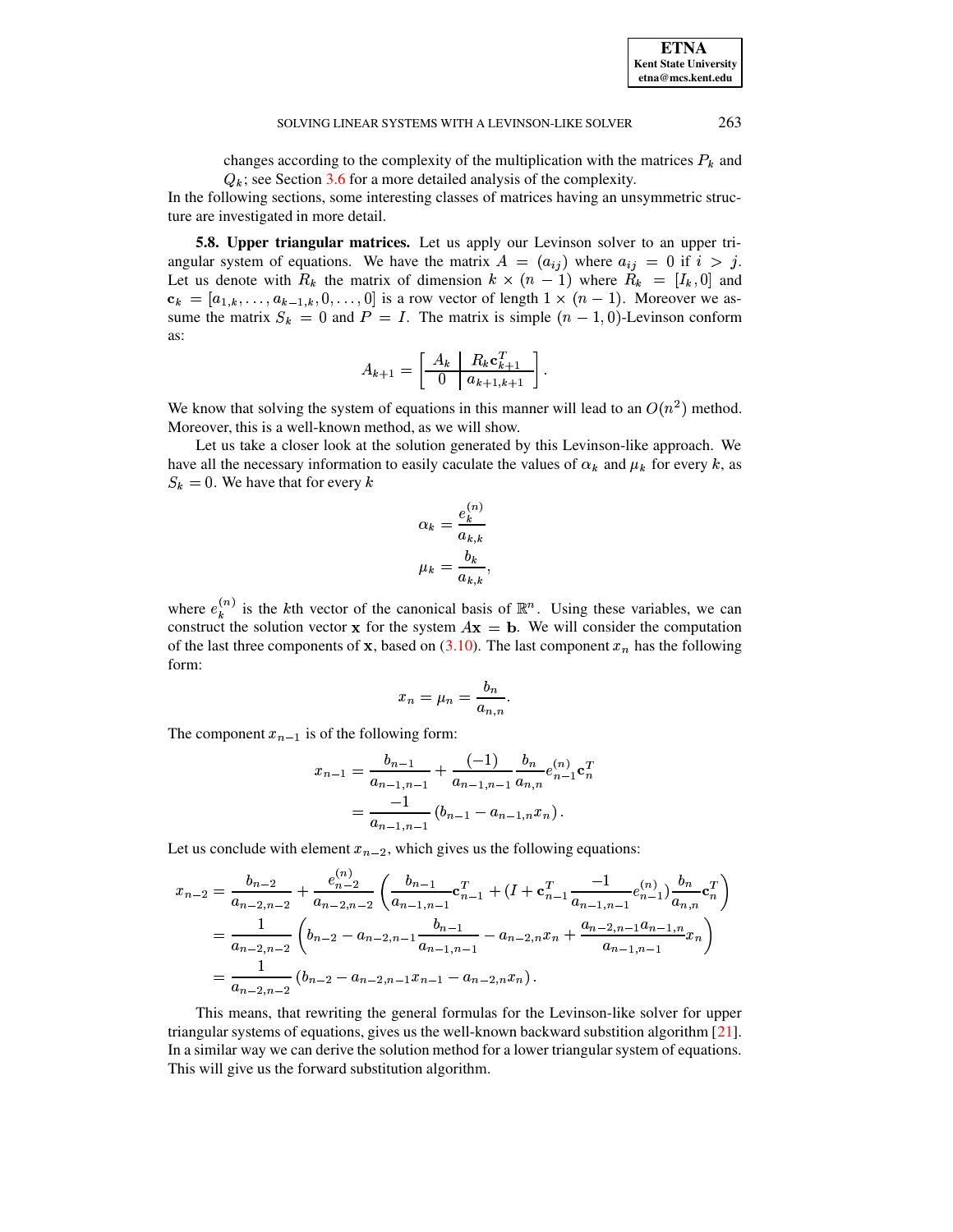**5.9. Dense matrices.** Using Lemma 2.3 we know that also strongly nonsingular systems of equations without structure in the coefficient matrix, can be solved in this way. This gives us an algorithm, requiring  $O(n^3)$  operations, more precisely  $6n^3$ , which is of course not efficient enough.

5.10. Summations of Levinson-conform matrices. If we summate different Levinsonconform matrices, we get again a Levinson-conform matrix. This is proved in the next theorem.

THEOREM 5.2. Suppose we have two matrices  $\hat{A}$  and  $\tilde{A}$ , which are respectively  $(\hat{p}_1, \hat{p}_2)$ and  $(\tilde{p}_1, \tilde{p}_2)$ -Levinson conform. Then the matrix  $A = \hat{A} + \tilde{A}$  will be  $(\hat{p}_1 + \tilde{p}_1, \hat{p}_2 + \tilde{p}_2)$ -Levinson conform.

*Proof.* Let us denote all the matrices related to the matrix  $\hat{A}$ , with a hat and the ones related to the matrix A with a tilde. Let us define the matrices  $R_k$ ,  $c_k$ ,  $d_k$ ,  $S_k$ ,  $\xi_k$  and  $\eta_k$  as follows:

$$
R_k = \left[\hat{R}_k, \tilde{R}_k\right], S_k = \left[\hat{S}_k, \tilde{S}_k\right]
$$

$$
\mathbf{c}_k = \left[\hat{\mathbf{c}}_k, \tilde{\mathbf{c}}_k\right], \mathbf{d}_k = \left[\hat{\mathbf{d}}_k, \tilde{\mathbf{d}}_k\right]
$$

$$
\xi_k = \left[\hat{\xi}_k, \tilde{\xi}_k\right], \eta_k = \left[\hat{\eta}_k, \tilde{\eta}_k\right].
$$

Define the operators  $P_k$  and  $Q_k$  as

$$
P_k = \left[ \begin{array}{cc} \hat{P}_k & \\ & \tilde{P}_k \end{array} \right] \text{ and } Q_k = \left[ \begin{array}{cc} \hat{Q}_k & \\ & \tilde{Q}_k \end{array} \right].
$$

Then it is straightforward to prove that these newly defined matrices and vectors, satisfy the desired conditions, such that the matrix A is  $(\hat{p}_1 + \tilde{p}_1, \hat{p}_2 + \tilde{p}_2)$ -Levinson conform.  $\Box$ 

We remark that if we summate two simple Levinson conform matrix, the resulting matrix will also be simple Levinson conform.

Let us illustrate this with some possible structures which become solvable now:

- One can solve now summations of all previously defined Levinson-conform matrices. For example, the sum of a higher order semiseparable matrix plus a band matrix.
- Moreover it is not necessary that both matrices are strongly nonsingular. As long as the sum of these matrices is strongly nonsingular, the problem can be solved by the standard Levinson-like solver (for the look-ahead method, see Section  $6$ ). In this way, we can also add simple Levinson conform matrices which are singular. For example adding a rank 1 matrix to a Levinson conform matrix is feasible.
- For example an arrowhead matrix with a larger band-width is  $(p_1 + 1, p_2 + 1)$ -Levinson conform, as it can be written as the sum of an arrowhead matrix and an  $(p_1, p_2)$ -band matrix.

In the next sections, we will give some more examples of matrices, which can easily be seen as the sum of simple Levinson conform matrices.

5.11. Matrices with errors in structures. Quite often one will deal with matrices, which do not have a perfect structure. For example a matrix, which is semiseparable, except for some elements in one row or column. Or a matrix, which is almost of band form except for some elements which are nonzero. The number of elements desintegrating the structure is often low. If we are able to write now this matrix as the sum of the pure structure (e.g. semiseparable plus band) and the elements destroying the structure, we can decrease the complexity count of the Levinson method related to this matrix. Let us call these matrices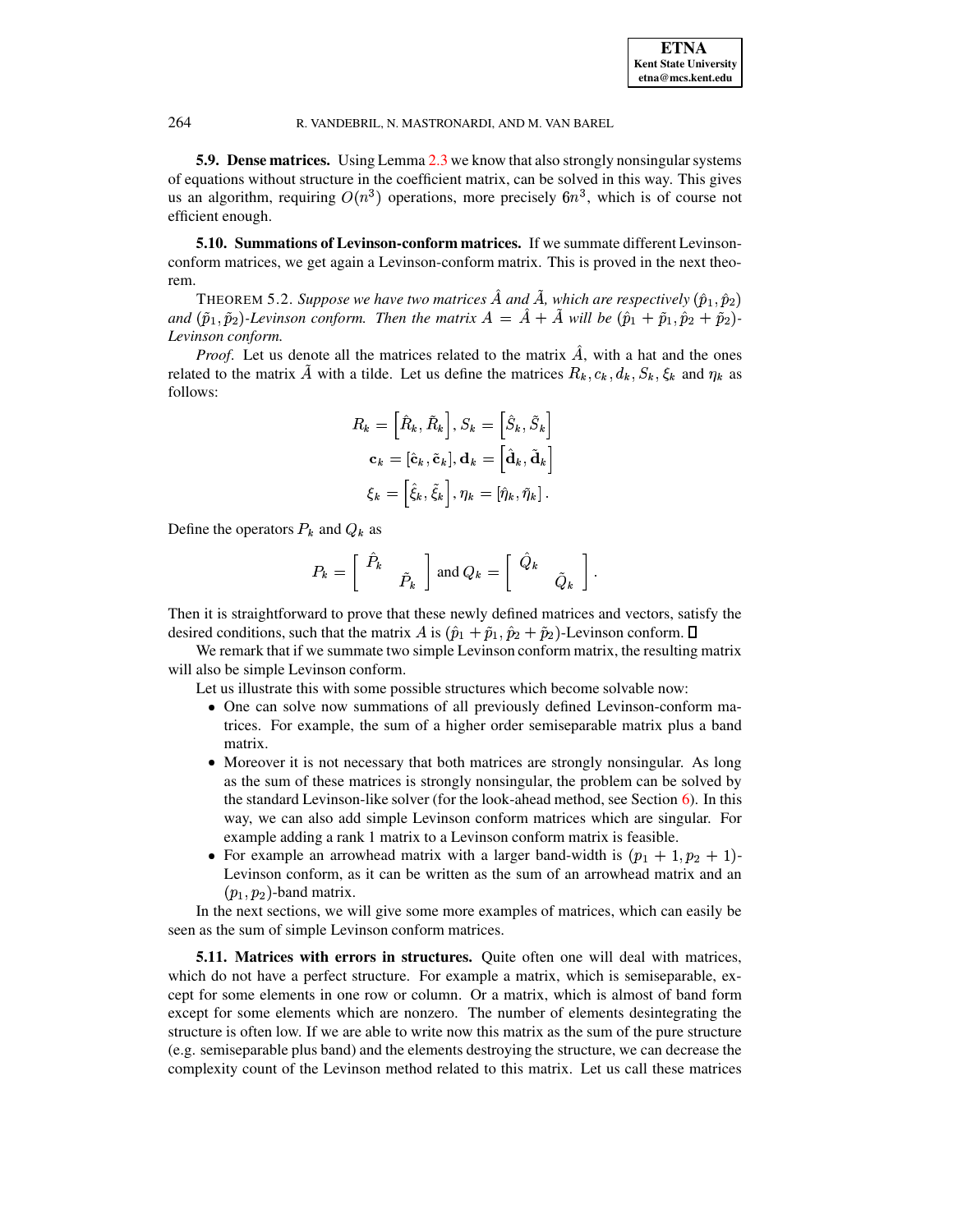**ETNA Kent State University etna@mcs.kent.edu**

# SOLVING LINEAR SYSTEMS WITH A LEVINSON-LIKE SOLVER 265

destroying the structure, error matrices. If these error matrices are simple  $(e_1, e_2)$ -Levinson conform, the complete matrix will be simple  $(p_1 + e_1, p_2 + e_2)$ -Levinson conform. In case of small  $e_1$  and  $e_2$  this does not lead to a large increase in complexity. Let us illustrate this with some examples of errors in the upper triangular part. (The lower triangular part, can be dealt with in a similar way.)

- The error matrix E has only one column different from zero. Suppose column  $i$ :  $E_i = [e_1, e_2, \dots, e_n]^T$  contains the only nonzero elements in the matrix E. If we define  $R_1 = e_1, R_{k+1}^T = [R_k^T, e_{k+1}]$  and all the  $c_k = 0$ , except  $c_{i+1} = 1$ , this gives us the structure for the upper triangular part. Defining the lower triangular part similarly gives us a simple  $(1,1)$ -Levinson conform matrix. Similarly one can consider error matrices with more columns different from zero, or error matrices with one or more rows different from zero. For example a matrix which is of unitary Hessenberg form, except for the elements in the last column. These elements do not belong to the semiseparable structure of the upper triangular part. This matrix can be written as the sum of a unitary Hessenberg matrix plus an error matrix, which has only one column different from zero.
- The error matrix has a super diagonal different from zero. Similarly to the band matrix approach, we can prove that this matrix is simple  $(0, 1)$ -Levinson conform. Multiple super diagonals and/or subdiagonals, can also be considered.
- If the error matrix is unstructured, but contains few elements, one might be able to represent it as a simple  $(e_1, e_2)$ -Levinson conform matrix with small  $e_1$  and  $e_2$ , but this is of course case dependent.

In the next sections some examples will be given of specific matrices which can be written as the sum of a pure structure plus an error matrix.

**5.12. Companion matrices.** Companion matrices are often used for computing the ze-ros of polynomials; see [\[4\]](#page-25-21). The companion matrix itself is not suitable for applying this Levinson algorithm, as all the leading principal matrices, except possibly the matrix itself, are singular. We can add this matrix however easily to other Levinson-conform matrices as it is simple  $(1, 1)$ -Levinson conform. Let us consider the companion matrix C corresponding to the polynomial  $p(x) = x^n + a_{n-1}x^{n-1} + \cdots + a_1x + a_0$ :

$$
C = \begin{bmatrix} 0 & 0 & 0 & \cdots & -a_0 \\ 1 & 0 & 0 & \cdots & -a_1 \\ 0 & 1 & 0 & \cdots & -a_2 \\ \vdots & & \ddots & & \vdots \\ & & & 1 & -a_{n-1} \end{bmatrix}.
$$

This matrix is clearly simple  $(1, 1)$ -Levinson conform.

**5.13. Comrade matrix.** Lots of polynomial bases satisfy a three terms recurrence relation. If we would like to compute the roots of a polynomial expressed in such a basis, we can use the comrade matrix [\[3\]](#page-25-22).

When we have a set of polynomials defined in the following sense:

$$
p_i(x)=\sum_{j=0}^i p_{ij}x^j,\;i=0,1,2,3,...
$$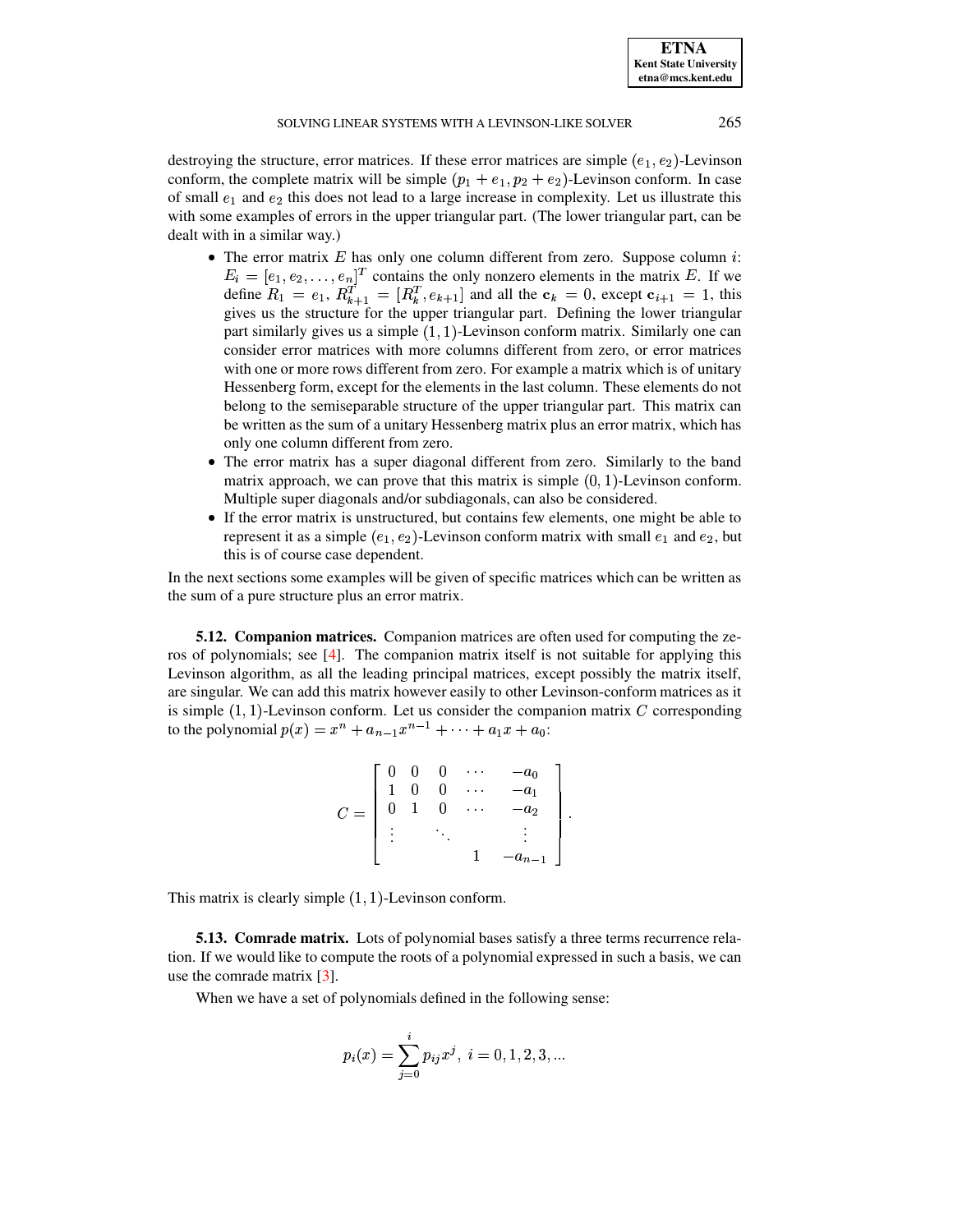which satisfy the following relationships (in fact a three terms recurrence):

$$
p_0(x) = 1,
$$
  
\n
$$
p_1(x) = \alpha_1 x + \beta_1,
$$
  
\n
$$
p_i(x) = (\alpha_i x + \beta_i) p_{i-1}(x) - \gamma_i p_{i-2}(x) \text{ for } i \ge 2.
$$

and suppose we have the following polynomial:

$$
a(x) = p_n(x) + a_1 p_{n-1}(x) + \ldots + a_n p_0(x),
$$

then the comrade matrix is defined as the matrix  $C$ :

$$
C = \begin{bmatrix} \frac{-\beta_1}{\alpha_1} & \frac{1}{\alpha_1} & 0 & \dots & 0\\ \frac{\gamma_2}{\alpha_2} & \frac{-\beta_2}{\alpha_2} & \frac{1}{\alpha_2} & 0 & \dots & 0\\ 0 & \frac{\gamma_3}{\alpha_3} & \frac{-\beta_3}{\alpha_3} & \frac{1}{\alpha_3} & 0 & \dots & \vdots\\ \vdots & \ddots & \ddots & \ddots & \ddots & \vdots\\ \frac{-a_n}{\alpha_n} & \frac{-a_{n-1}}{\alpha_n} & \dots & \frac{-a_3}{\alpha_n} & \frac{-a_2 + \gamma_n}{\alpha_n} & \frac{-a_1 - \beta_n}{\alpha_n} \end{bmatrix}
$$

It is clear that this comrade matrix can be written as the sum of a tridiagonal matrix plus an error matrix, for which one row is different from zero. Hence, the matrix is simple  $(1, 2)$ -Levinson conform.

**5.14. Fellow matrices.** Fellow matrices are rank 1 perturbations of unitary Hessenberg matrices; see  $[6]$ . Finding the roots of a polynomial expressed as a linear combination of Szegö polynomials is related to the eigenvalues of a fellow matrix; see  $[1, 2]$ . These matrices are naturally written as the sum of two simple Levinson conform matrices. Suppose  $F$  to be a fellow matrix, than we can write  $F = H + uv^T$ , where H is a unitary Hessenberg matrix, which is simple  $(1, 1)$ -Levinson conform, and the rank one matrix  $uv<sup>T</sup>$  is also simple  $(1, 1)$ -Levinson conform. A fellow matrix is therefore simple  $(2, 2)$ -Levinson conform.

<span id="page-23-0"></span>**6. The look-ahead procedure.** A limitation of the presented solver is the strongly nonsingularity assumption. In this section we will briefly illustrate how we can overcome this problem by applying a look-ahead technique. Once the main decomposition of the involved matrices is known, it is an easy exercise to derive the complete algorithm. Hence we do not include all the details, we only illustrate it for the Yule-Walker-like equation.

Given a simple  $p_1$ -Levinson conform matrix A. Suppose that, after having solved the kth order Yule-Walker-like equation, we encounter some singular or almost singular principal leading matrices  $A_{k+1}$  up to  $A_{k+l-1}$ . This means that the first nonsingular principal leading matrix is  $A_{k+l}$ . We will now solve this  $(k+l)$ th Yule-Walker-like system, based on the solution of the kth Yule-Walker-like problem:

$$
AY_k=-R_k
$$

The coefficient matrix  $A_{k+l}$ , can be decomposed in block form as

$$
A_{k+l} = \left[ \begin{array}{c|c} A_k & R_k C_{k,l}^T \\ \hline D_{k,l} S_k^T & B_{k,l} \end{array} \right],
$$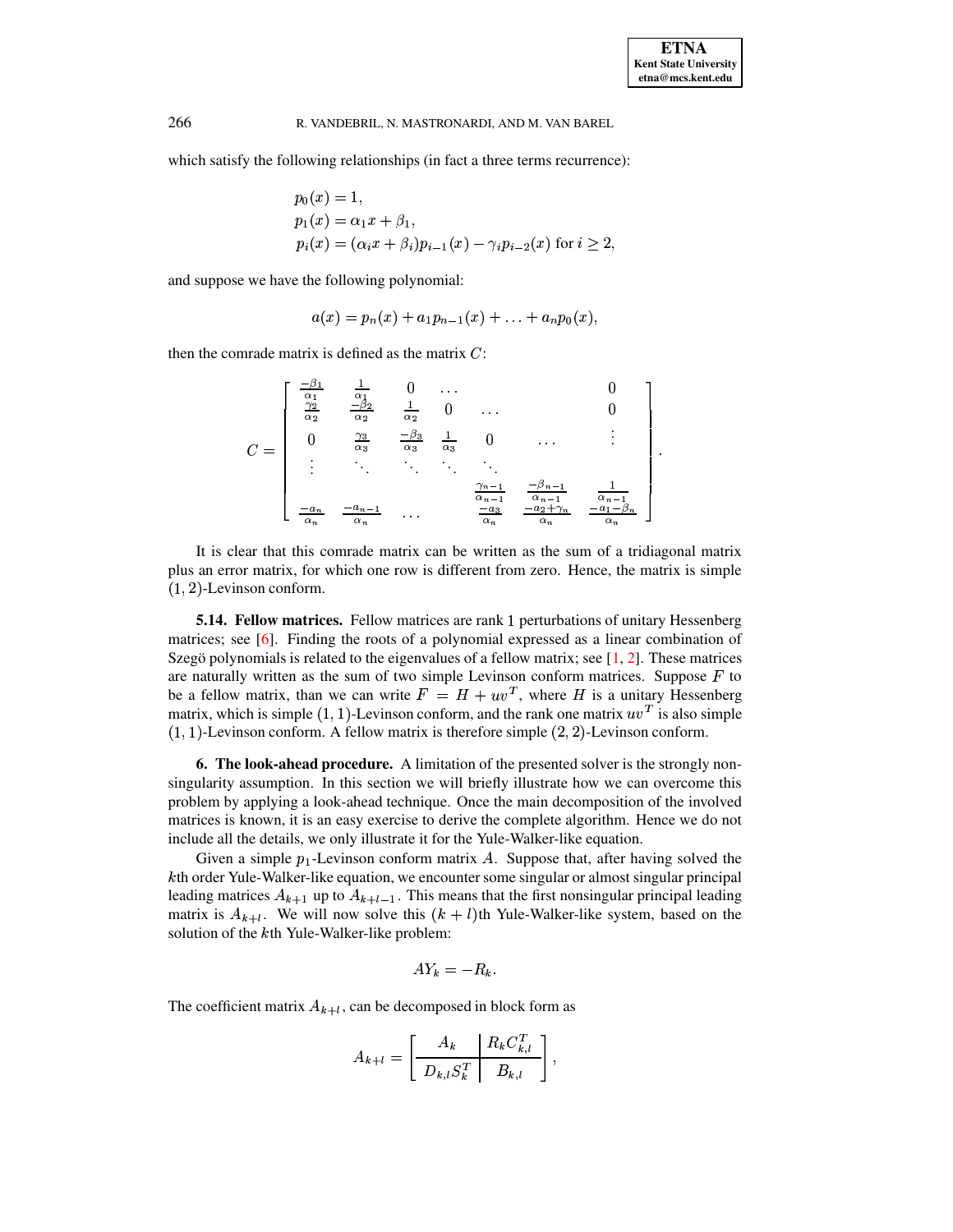267

where  $B_{k,l} = A(k+1 : l, k+1 : l)^3$  is an  $l \times l$  matrix and  $C_{k,l}$  is an  $l \times p_1$  matrix of the following form:

$$
C_{k,l}^T = \left[\mathbf{c}_{k+1}^T, P_k \mathbf{c}_{k+2}^T, \ldots, P_k P_{k+1} \cdots P_{k+l-2} \mathbf{c}_{k+l}^T\right].
$$

Before we can solve the system  $A_{k+l}Y_{k+l} = -R_{k+l}$ , we also need to block-decompose the matrix  $R_{k+l}$ :

$$
R_{k+l} = \left[\frac{R_k P_k \cdots P_{k+l-1}}{\Sigma_{k,l}}\right]
$$

with  $\Sigma_{k,l} \in \mathbb{R}^{l \times p_1}$  of the form:

$$
\Sigma_{k,l} = \begin{bmatrix} \xi_{k+1} P_{k+1} P_{k+2} P_{k+3} \cdots P_{k+l-1} \\ \xi_{k+2} P_{k+2} P_{k+3} \cdots P_{k+l-1} \\ \xi_{k+3} P_{k+3} \cdots P_{k+l-1} \\ \vdots \\ \xi_{k+l} \end{bmatrix}.
$$

Using these block-decompositions of the matrices  $A_{k+l}$  and  $R_{k+l}$ , the  $(k+l)$ th Yule-Walkerlike equation can be written as

$$
\left[\begin{array}{c|c} A_k & R_k C_{k,l}^T \\ \hline D_{k,l}^T S_k^T & B_{k,l} \end{array}\right] \left[\begin{array}{c} Z_{k,l} \\ \hline \alpha_{k,l} \end{array}\right] = \left[\begin{array}{c} R_k P_k \cdots P_{k+l-1} \\ \hline \Sigma_{k,l} \end{array}\right],
$$

with  $Z_{k,l} \in \mathbb{R}^{k \times p_1}$  and  $\alpha_{k,l} \in \mathbb{R}^{l \times p_1}$ .

Expanding the above equations and solving them towards  $Z_{k,l}$  and  $\alpha_{k,l}$  leads to the following formulas:

$$
Z_{k,l} = Y_k \left( P_k P_{k+1} \cdots P_{k+l-1} + C_{k,l}^T \alpha_{k,l} \right),
$$
  
\n
$$
\alpha_{k,l} = - \left( D_{k,l} S_k^T Y_k C_{k,l}^T + B_{k,l} \right)^{-1} \left( \Sigma_{k,l} + D_{k,l} S_k^T Y_k P_k \cdots P_{k+l-1} \right).
$$

This means that for computing  $\alpha_{k,l}$ , we need to solve  $p_1$  systems of size  $l \times l$ , this can be done by several techniques, at a cost of  $O(l^3)$ . As long as the value of l, w.r.t. the problem size is small, there is no significant increase in complexity, but this is of course closely related to the problem.

Having computed the solution of the Yule-Walker-like equation, the solving of the corresponding Levinson problem is done similarly. Also the complexity reducing remarks as presented in Section 3.4, can be translated towards this block-version.

An important issue, which we will not address here, is to decide when a principal leading matrix is numerically singular. Or even more, when is it too ill conditioned, such that it might have a large influence on the accuracy of the final result. An easy way to measure the illconditioning is to check the value of the denominator in the computation of  $\alpha_k$ ; as long as this value is not too close to zero (w.r.t. the nominator), the computations are numerically sound. A more detailed analysis should however be done case by case for obtaining a fast and accurate practical implementation.

<span id="page-24-0"></span><sup>&</sup>lt;sup>3</sup>With the matrix  $A(i : j, k : l)$ , we denote the submatrix of the matrix A, with rows ranging from i up to j, and with columns ranging from  $k$  up to  $l$ .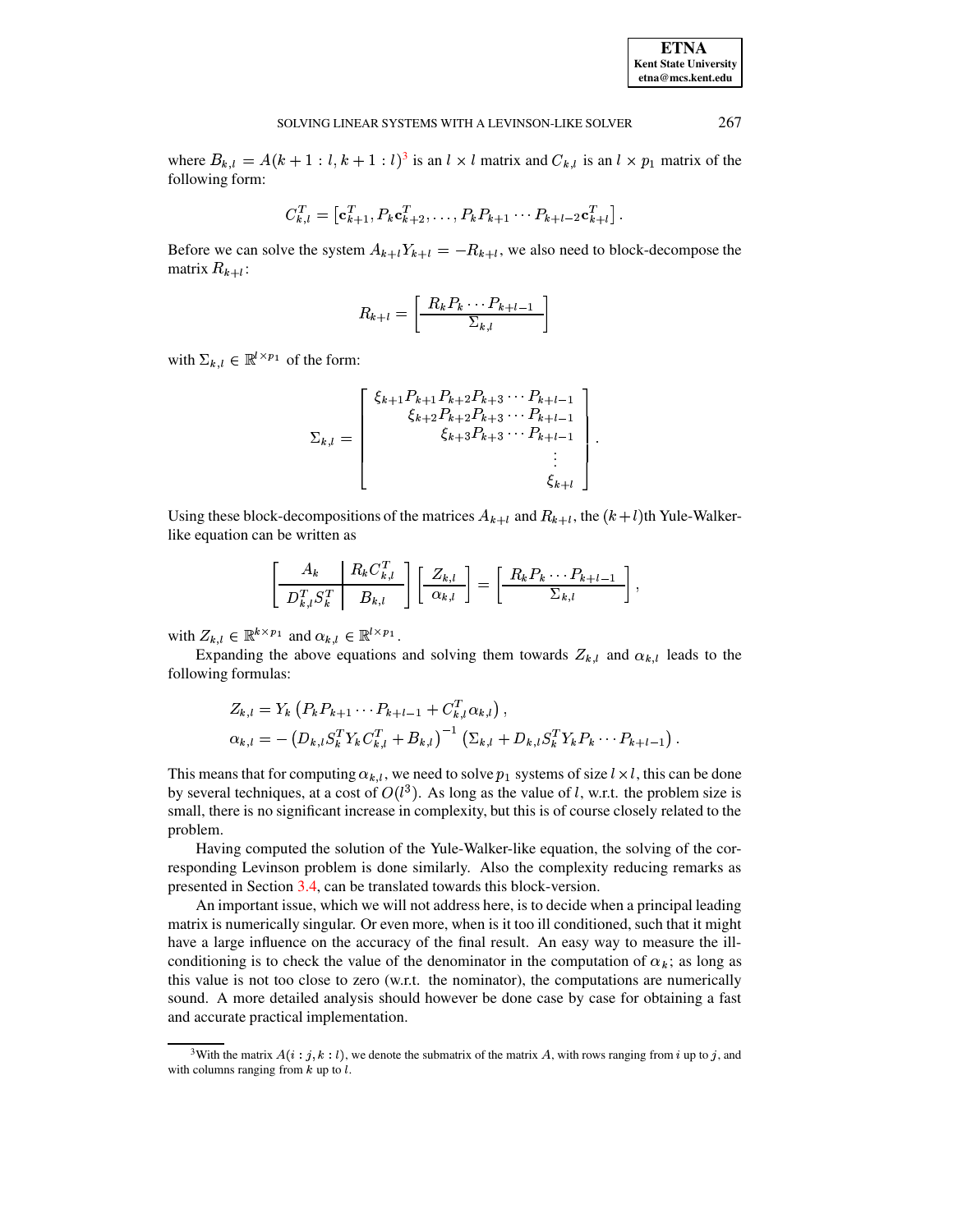**7. Conclusions.** In this paper we developed an algorithm for solving simple  $(p_1, p_2)$ -Levinson conform matrices. The algorithm was linear in time, w.r.t. the size of the matrix, multiplied with  $p_1$  and  $p_2$ . It was shown that different classes of matrices, including semiseparable, quasiseparable, band, ... fit in this framework. We also investigated the relation with an upper triangular factorization, and we pointed out how to design a look-ahead method for this type of algorithm.

### **REFERENCES**

- <span id="page-25-24"></span>[1] G. S. AMMAR, D. CALVETTI, W. B. GRAGG, AND L. REICHEL, *Polynomial zerofinders based on Szego¨ polynomials*, J. Comput. Appl. Math., 127 (2001), pp. 1–16.
- <span id="page-25-25"></span><span id="page-25-22"></span>[2] G. S. AMMAR, D. CALVETTI, AND L. REICHEL, *Continuation methods for the computation of zeros of Szego¨ polynomials*, Linear Algebra Appl., 249 (1996), pp. 125–155.
- [3] S. BARNETT, *Polynomials and Linear Control Systems*, Marcel Dekker Inc, 1983.
- <span id="page-25-21"></span><span id="page-25-19"></span>[4] D. A. BINI AND V. Y. PAN, *Polynomial and Matrix Computations, vol. 1: Fundamental Algorithms*, Birkhäuser, Boston, 1994.
- [5] C. F. BORGES AND W. B. GRAGG, *A parallel divide and conquer algorithm for the generalized real symmetric definite tridiagonal eigenproblem*, in Numerical Linear Algebra and Scientific Computing, L. Reichel, A. Ruttan, and R. S. Varga, eds., de Gruyter, Berlin, 1993, pp. 11–29.
- <span id="page-25-23"></span>[6] D. CALVETTI, S. KIM, AND L. REICHEL, *The restarted QR-algorithm for eigenvalue computation of structured matrices*, J. Comput. Appl. Math., 149 (2002), pp. 415–422.
- <span id="page-25-4"></span>[7] T. F. CHAN AND P. C. HANSEN, *A look-ahead Levinson algorithm for indefinite Toeplitz systems*, SIAM J. Matrix Anal. Appl., 13 (1992), pp. 490–506.
- <span id="page-25-11"></span>[8] S. CHANDRASEKARAN AND M. GU, *Fast and stable algorithms for banded plus semiseparable systems of linear equations*, SIAM J. Matrix Anal. Appl., 25 (2003), pp. 373–384.
- <span id="page-25-20"></span>[9] J. J. M. CUPPEN, *A divide and conquer method for the symmetric tridiagonal eigenproblem*, Numer. Math., 36 (1981), pp. 177–195.
- <span id="page-25-18"></span>[10] A. M. CUYT AND B. VERDONK, *Different techniques for the construction of multivariate rational interpolants and pade´ approximants*, Universitaire instelling Antwerpen, 1988.
- <span id="page-25-12"></span><span id="page-25-0"></span>[11] J. W. DEMMEL, *Applied Numerical Linear Algebra*, SIAM, Philadelphia, 1997.
- [12] P. DEWILDE AND A.-J. VAN DER VEEN, *Time-varying systems and computations*, Kluwer Academic Publishers, Boston, June 1998.
- <span id="page-25-5"></span>[13] Y. EIDELMAN, *Fast recursive algorithm for a class of structured matrices*, Appl. Math. Lett., 13 (2000), pp. 57–62.
- <span id="page-25-13"></span>[14] Y. EIDELMAN AND I. C. GOHBERG, *Inversion formulas and linear complexity algorithm for diagonal plus semiseparable matrices*, Comput. Math. Appl., 33 (1996), pp. 69–79.
- <span id="page-25-14"></span>[15] , *A look-ahead block Schur algorithm for diagonal plus semiseparable matrices*, Comput. Math. Appl., 35 (1997), pp. 25–34.
- <span id="page-25-17"></span><span id="page-25-6"></span>[16] , *On a new class of structured matrices*, Integral Equations Operator Theory, 34 (1999), pp. 293–324.
- [17] , *Fast inversion algorithms for a class of block structured matrices*, Contemp. Math., 281 (2001), pp. 17–38.
- <span id="page-25-15"></span>[18] , *A modification of the Dewilde-van der Veen method for inversion of finite structured matrices*, Linear Algebra Appl., 343-344 (2002), pp. 419–450.
- <span id="page-25-9"></span>[19] F. R. GANTMACHER AND M. G. KRE˘IN, *Oscillation Matrices and Kernels and Small Vibrations of Mechanical Systems*, AMS Chelsea Publishing, 2002.
- <span id="page-25-7"></span>[20] I. C. GOHBERG, T. KAILATH, AND I. KOLTRACHT, *Efficient solution of linear systems of equations with recursive structure*, Linear Algebra Appl., 80 (1986), pp. 81–113.
- <span id="page-25-1"></span>[21] G. H. GOLUB AND C. F. VAN LOAN, *Matrix Computations*, Third ed., The Johns Hopkins University Press, Baltimore, 1996.
- <span id="page-25-10"></span>[22] F. A. GRAYBILL, *Matrices with Applications in Statistics*, Wadsworth International Group, Belmont, California, 1983.
- <span id="page-25-8"></span>[23] L. GREENGARD AND V. ROKHLIN, *On the numerical solution of two-point boundary value problems*, Comm. Pure Appl. Math., 44 (1991), pp. 419–452.
- <span id="page-25-2"></span>[24] T. KAILATH AND A. H. SAYED, eds., *Fast Reliable Algorithms for Matrices with Structure*, SIAM, Philadelphia, 1999.
- <span id="page-25-3"></span>[25] N. LEVINSON, *The Wiener RMS error criterion in filter desing and prediction*, J. Math. Phys., 25 (1947), pp. 261–278.
- <span id="page-25-16"></span>[26] N. MASTRONARDI, S. CHANDRASEKARAN, AND S. VAN HUFFEL, *Fast and stable two-way algorithm for diagonal plus semi-separable systems of linear equations*, Numer. Linear Algebra Appl., 8 (2001), pp. 7–12.